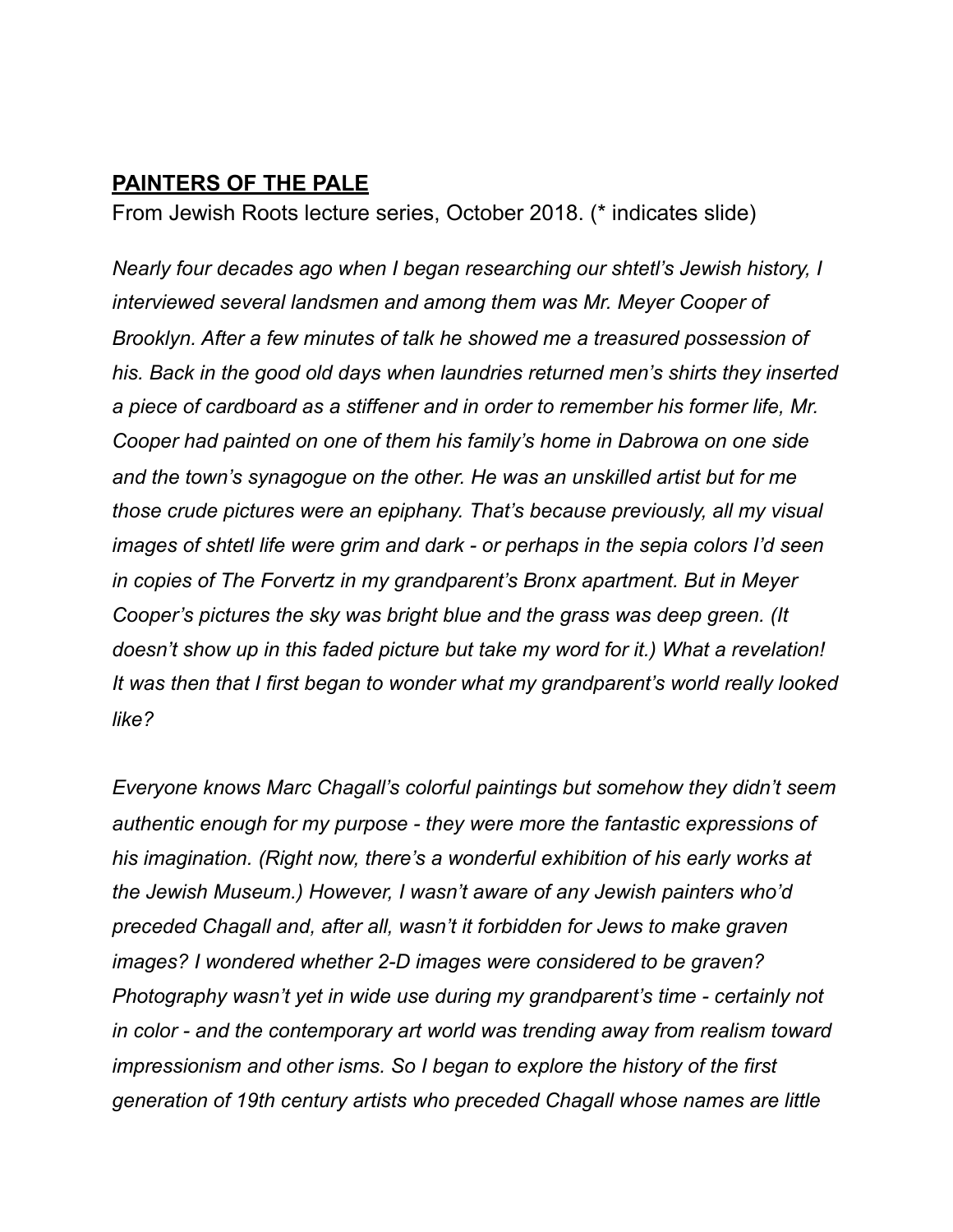*known today but some of whom had interesting personal narratives. So my focus today will be as much on the lives of a dozen of them as on their art.* 

*For the sake of convenience I'm lumping together these east European artists under the rubric "Painters of the Pale" - the title just appeals to me - but more correctly, the term Pale of Settlement only should apply to the vast lands under Russian control that included a large swath of eastern Poland, Byelorus, Lithuania and Ukraine and ran from the Baltic to the Black Sea. Many of the pictures I'll display not only provide an appreciation of what things actually looked like, but they reflected the changing reality of modern Jewish history during a turbulent period. In effect, these pictures open a window on the lost world of our ancestors so I hope that you'll pardon me if in this review I sometimes leap political borders and include the Austro-Hungarian Empire or points west. I'll begin by repeating several things that I said last week.* 

Near the end of the 18th century Poland was partitioned three times by its neighbors Prussia, Austria and Russia. By 1795 it no longer existed as a distinct political entity and it wasn't for another 123 years until Poland reemerged as an independent nation. Nevertheless, a nationalistic spirit persisted, there were occasional revolts - and, remember, Frederick Chopin composed 28 polonaises! Emancipation of European Jewry came earlier in France (1791), Austro-Hungary (1867) and Germany (1871) than in Russia (1917) and was followed by enlightenment which often begat acculturation. Many Jews began dressing like gentiles, adopted the language of their neighbors, took family names and began sending their children to public schools. The eastern form of Enlightenment, known as *haskala,* aimed at expanding intellectual and social awareness of Jewry within its own context and we'll discuss all of this as we proceed.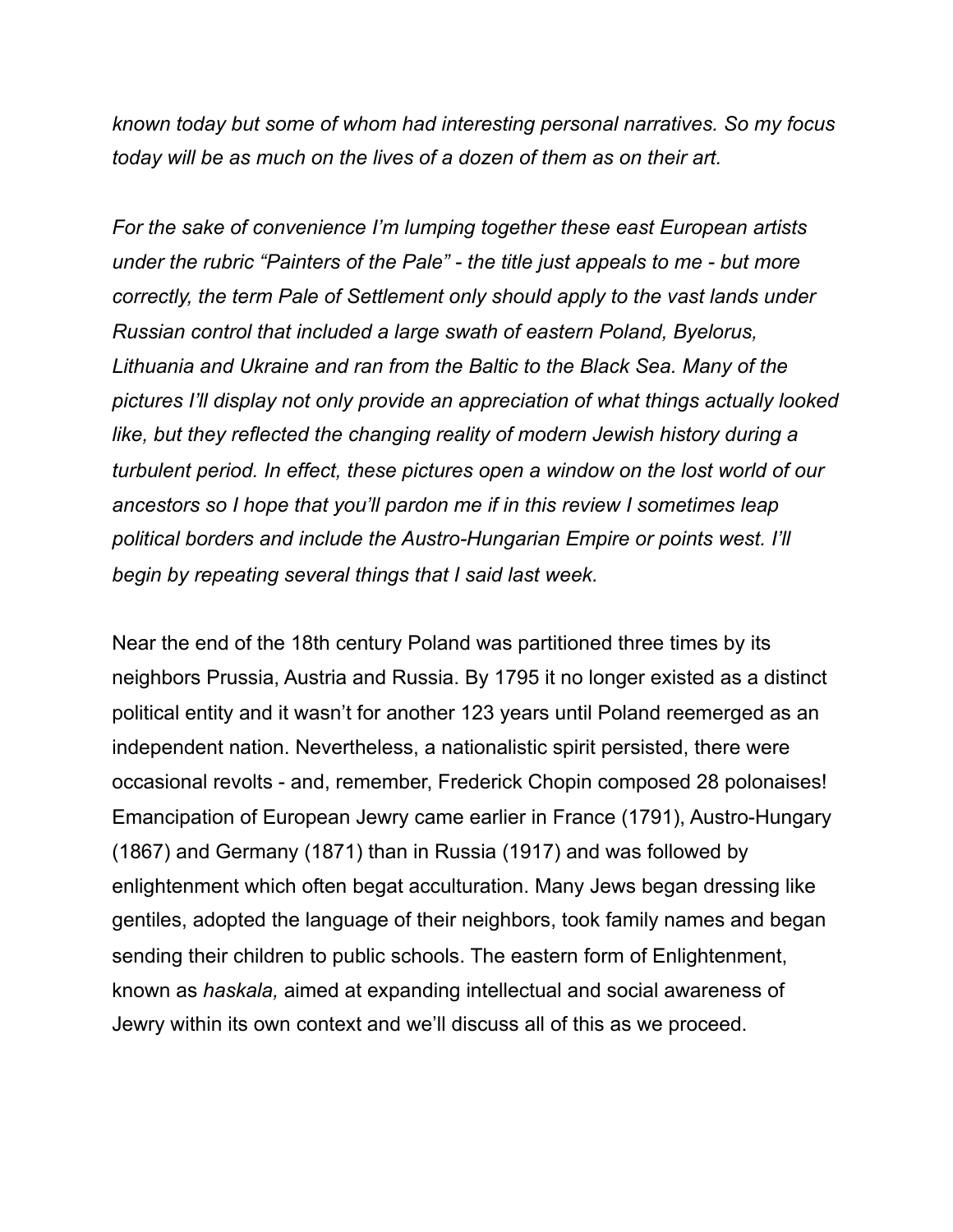Perhaps an appropriate choice for the beginning date of Jewish painting in the Russian Pale of Settlement would be 1853 with the accession of Czar Alexander II to the throne. That event ushered in three decades of relatively liberal times which offered Jews, serfs and other oppressed groups the hope of winning equal rights as citizens. But these hopes were short lived because after the popular czar was assassinated in 1881 there was a resurgence of nationalism, a wave of pogroms, scapegoating and an unofficial state policy vis-a-vis the Jews: "one third conversion, one third emigration and one third starvation."

For many Jews the challenge of modernism was seductive and opened an intellectual Pandora's box that couldn't be contained by those who advocated maintaining the status quo.Their dilemma was how to retain the best of the old ways while engaging in the secular world and the rallying cry for a generation of *maskilim* (enlightened ones) was the poet J.L. Gordon's exhortation (1863) "Be a man abroad and a Jew in your tent." A Moravian scholar David Kaufmann was the first to use the term "Jewish art" and in 1901 his disciple (Samuel Krauss) wrote

 *As late as ten years ago it would have been absurd to speak about a Jewish art. It is Kaufmann's own merit to have uncovered this art. Not only did he have to prove that such an art existed, he also had to prove that it could exist. He showed that the idea that the prohibition of images would obstruct the development of such an art was mistaken, and he even established it as an irrefutable fact that art in wide areas was not prohibited insofar as no worship was associated with it.*

On the other hand, that same year at the Fifth Zionist Congress in Basel (1901), Martin Buber denied the existence or even potential of "Jewish art." He said, "National art needs a soil from which to spring and a sky toward which to rise…A national style needs a homogeneous society from which it grows and for whom it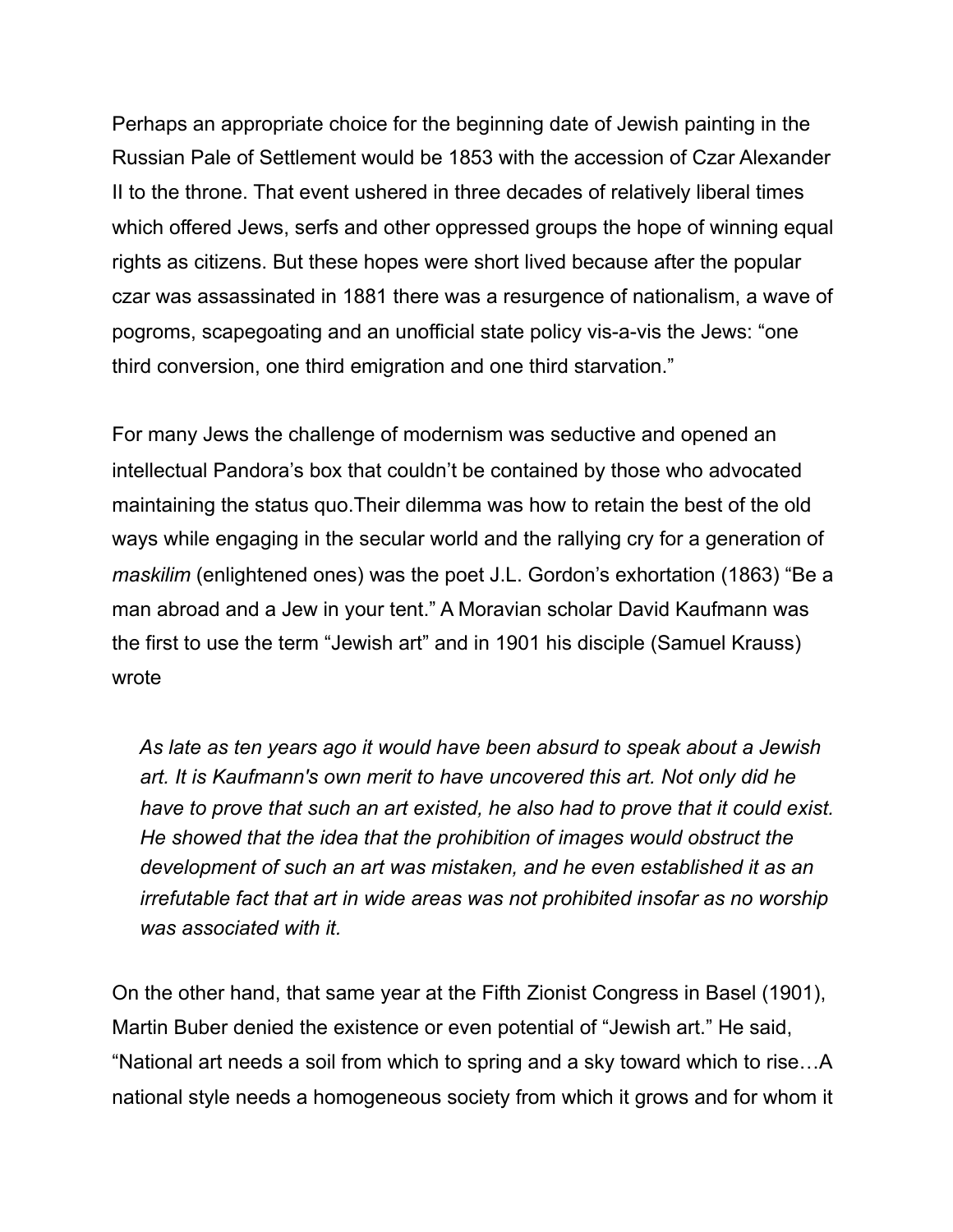exists." Still another critic suggested that it was "pretentious" to speak about "Jewish Art" as an entity, that it would be better to limit discussion to purely artistic considerations and not nationalistic ones.

For some enlightened artists their attempt to create a distinct secular Jewish art was inseparable from the quest for political emancipation and cultural autonomy and the first generation who were born at about mid-century were soon followed by dozens more who began to paint about life around them. This is how one of them, painter El Lissitzky described his own childhood in Vitebsk during the 1890s to his students,

 *The children of the cheder - in spite of the fact that for one generation they had not studied Talmud - still possessed the acid of analysis. As we grasped pencil and brush we immediately started to analyze not only nature which surrounds us but also ourselves. What and who are we? What is our place among the nations? What is our culture like? And how should our art look? All this was brewing in the little towns of Lithuania, White Russia and the Ukraine.* 

Although the focus of this survey is on Eastern Europe, any discussion of Jewish art would be remiss if it omitted the German painter **MORITZ OPPENHEIM** (1799-1882) who's often described as the first professional Jewish painter. He was born into an observant family in Frankfurt am-Main and studied in a *cheder,* but when anti-Jewish laws were repealed, at age 12 he was allowed to enter a secular gymnasium. Later he studied art in Paris where his wealthy patrons included members of the Rothschild family. Oppenheim flattered his subjects and recalled in his memoirs that he became known as "the Rothschild among painters and the painters of Rothschilds."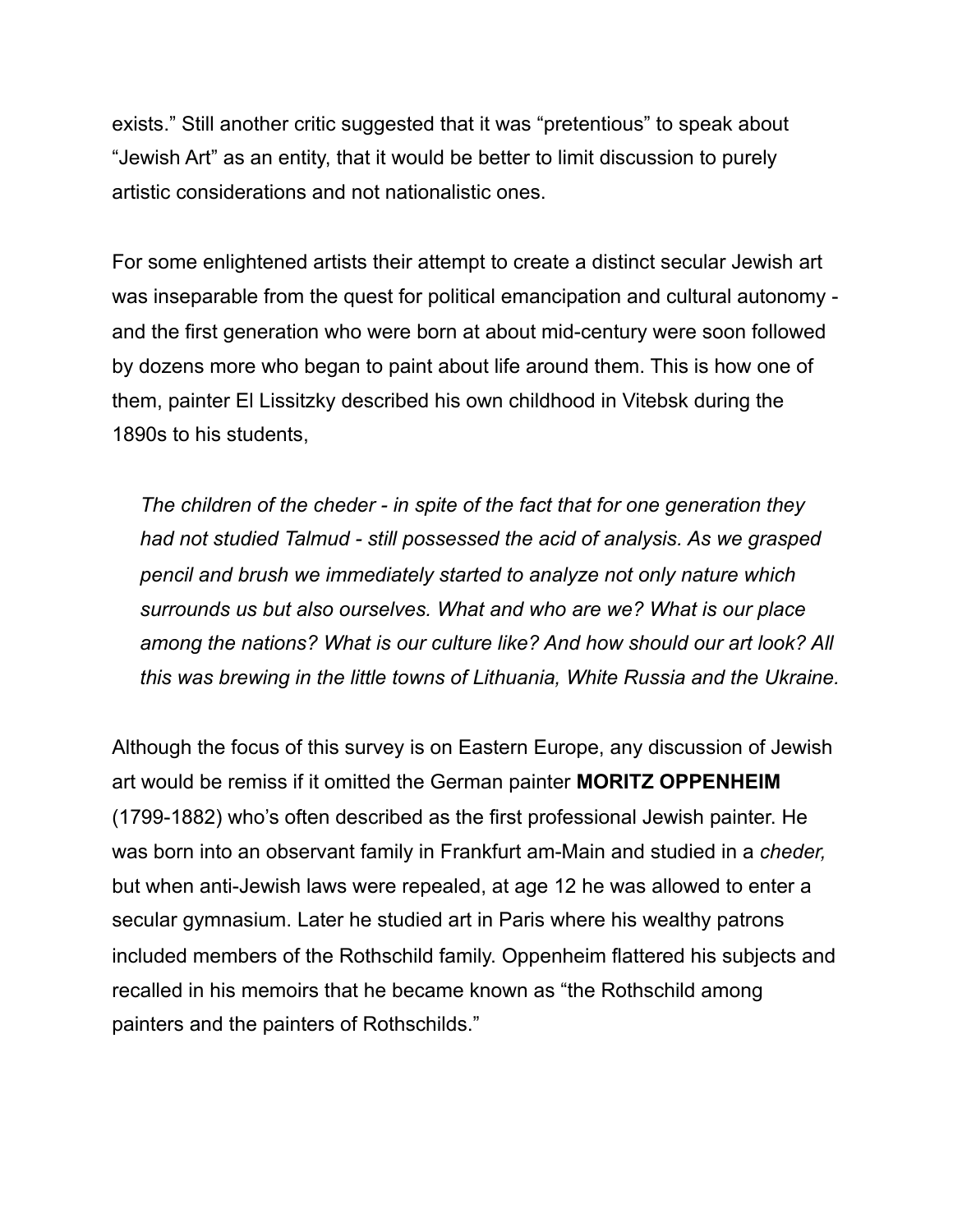While in his fifties, Oppenheim painted a cycle of twenty scenes that portrayed Jewish family life. The figures were dressed in the earlier style of preemancipation days and these pictures seemed to preach nostalgia for the old days. In effect they attempted to preserve Jewish identity at a time that Jewish leaders, such as Moses Mendelssohn, were trying to carve out a place in the modern world.

\*One of Oppenheim's oil paintings had the cumbersome title "The Return of the Jewish Volunteer from the Wars of Liberation to his Family Still Living in Accordance with Old Customs." It shows a soldier in military dress and without a head covering who has just returned to his Orthodox family on the Sabbath after fighting against the Napoleonic armies (1813). He wears The Iron Cross, a military decoration that would have been offensive for observant Jews. Oppenheim seems to be addressing the conflict between loyalty to the state and Jewish tradition as a a generational issue. Painted in 1833 it illustrated the dilemma of 19th century Jewish life - to remain as tolerated second class citizens or to seek equality within European life with all its privileges and consequences. Moritz Oppenheim's success aroused interest throughout the Jewish world and, as we'll soon see, induced later artists to incorporate Jewish themes into their works.

\*Other successful west European Jewish painters included the Dutch artist **Joseph Israels** (1824-1911) who in his later years sometimes painted Jewish scenes such as this "Jewish Wedding." \*This painting by the German artist **Max Lieberman** (1847-1935) shows 12 year old Jesus speaking to his elders in the synagogue. Because many of his gentile patrons were outraged by being reminding that Jesus was a Jew, the painting was removed from an exhibition in Munich and Liebermann vowed to never again paint biblical subjects, focusing instead on universal themes. \*The French Impressionist **Camille Pissarro** (b.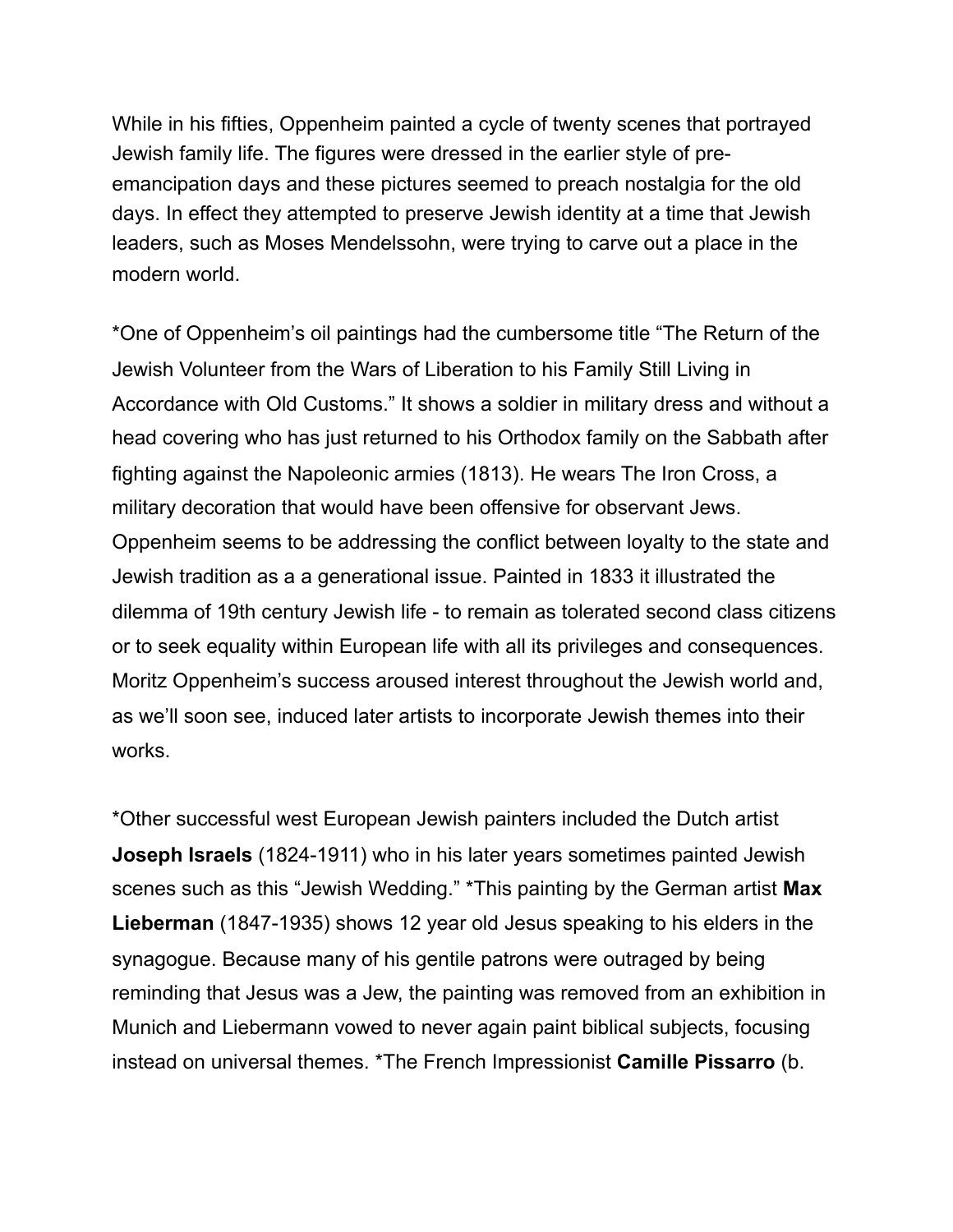1830 in St. Thomas, V.I. d. 1903) never painted Jewish subjects, but at least *he looked* like a biblical prophet.

\*\*\*But none of these west or central European Jews painted shtetl life in the eastern Pale, nor was there anything recognizably Jewish about these works by \***ISAAK LEVITAN** (1860-1900.) He generally was acknowledged to have been the greatest Russian landscape painter and, although Levitan never denied his roots and successfully assimilated into Russia's culture, he had a Slavic peasant's love of the land. \*He liked to roam the countryside with his dog and a rifle, hunting and sketching and then painting vistas that always were devoid of humans. The sole exception was this painting which suggests people moving across a wilderness. The title "On the Way to Zion" (c. 1899) referenced the political context at the turn of the century and is the only hint of Levitan's Jewishness in his art. \*This next painting also makes subtle reference to contemporary events, this time only because of its title "The Vladimirka Road" (1892.) Vladimirka was the name of the notorious prison in Moscow from where convicts began their exile to Siberia along this highway.

On Isaak Levitan's trips into the countryside, he often was accompanied by his famous friend Anton Chekhov and much was written about the affinity that they shared for nature. In their complementary art forms each exerted a profound effect on the other's work. Indeed, sometimes Levitan was described as "the Chekhov of the Russian landscape." Isaak Levitan suffered from bipolar disorder and although he died at age 40 of rheumatic heart disease he left more than one thousand paintings. He was buried in a Jewish cemetery but later his remains were transferred and reinterred next to Chekhov.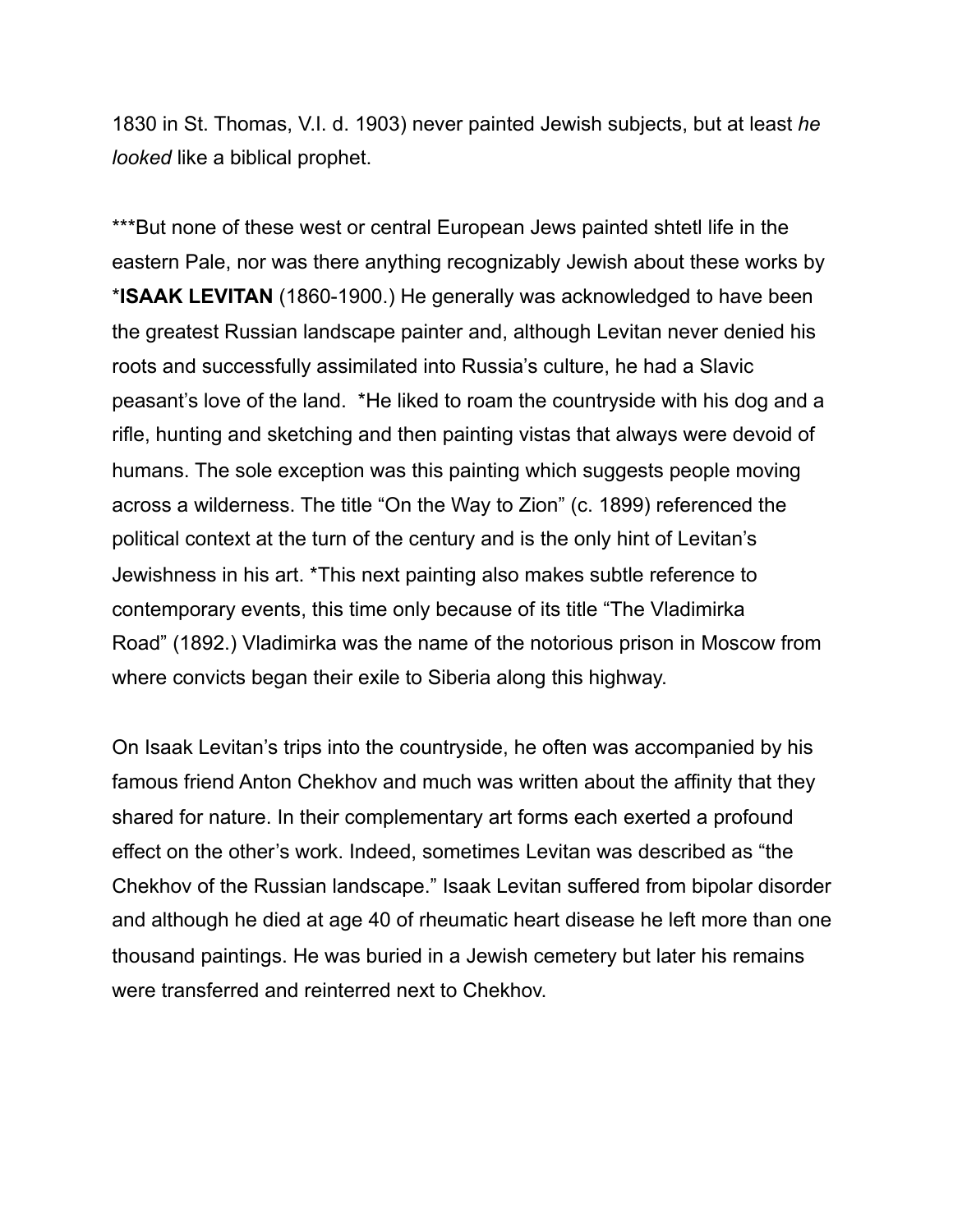\***MARK ANTOKOLSKI** (1843-1902) was another Russian Jew who achieved fame as a sculptor. As a young man he was apprenticed to a wood carver in Vilna, but through the patronage of a government official he was admitted to the Imperial Academy of Fine Arts in St. Petersburg. However, he clashed with the conservative faculty who expected him to choose classical subjects rather than scenes of everyday life. He drew inspiration from a trip he made to western Europe and when he returned sculpted a large statue of Czar Ivan the Terrible. Although it provoked critical controversy, the relatively liberal Czar Alexander II approved of it and acquired the bronze cast for the Hermitage Museum.

As Antokolski's reputation grew he was befriended by the most important Russian art critic of the time Vladimir Stassov. Stassov urged all ethnic Russians to develop their own authentic cultural expressions for the common good and wrote, "Though I myself am not Jewish, I still find it interesting and important to be concerned with the rights and obligations of the Jewish people. It seems to me that someone (among the gentiles) should occupy himself with it at a time when Jews themselves do not do what they should." By that he meant that Jewish artists should paint or sculpt Jewish themes.

\*Stassov championed Russian national art, particularly by a group of realist artists popularly known as "The Wanderers" (or Itinerants) who beginning in the 1870s began using their art as a positive force in the struggle for social progress. Antokolsky joined this group and in one angry exchange (1897) Stassov shouted at him: "Look here…what's the idea of calling yourself Mark? Are you ashamed of your own Moredchai? I simply cannot understand it. Where is your national pride in being a Jew? Yes, Yes, you should forget Mark and become proud of your ancient aristocratic forefather Mordecai. The great Mordecai!" (As we'll soon see, Antokolsky didn't heed his friend's words but the idea sunk in and many years later he gave similar advice to his own students.)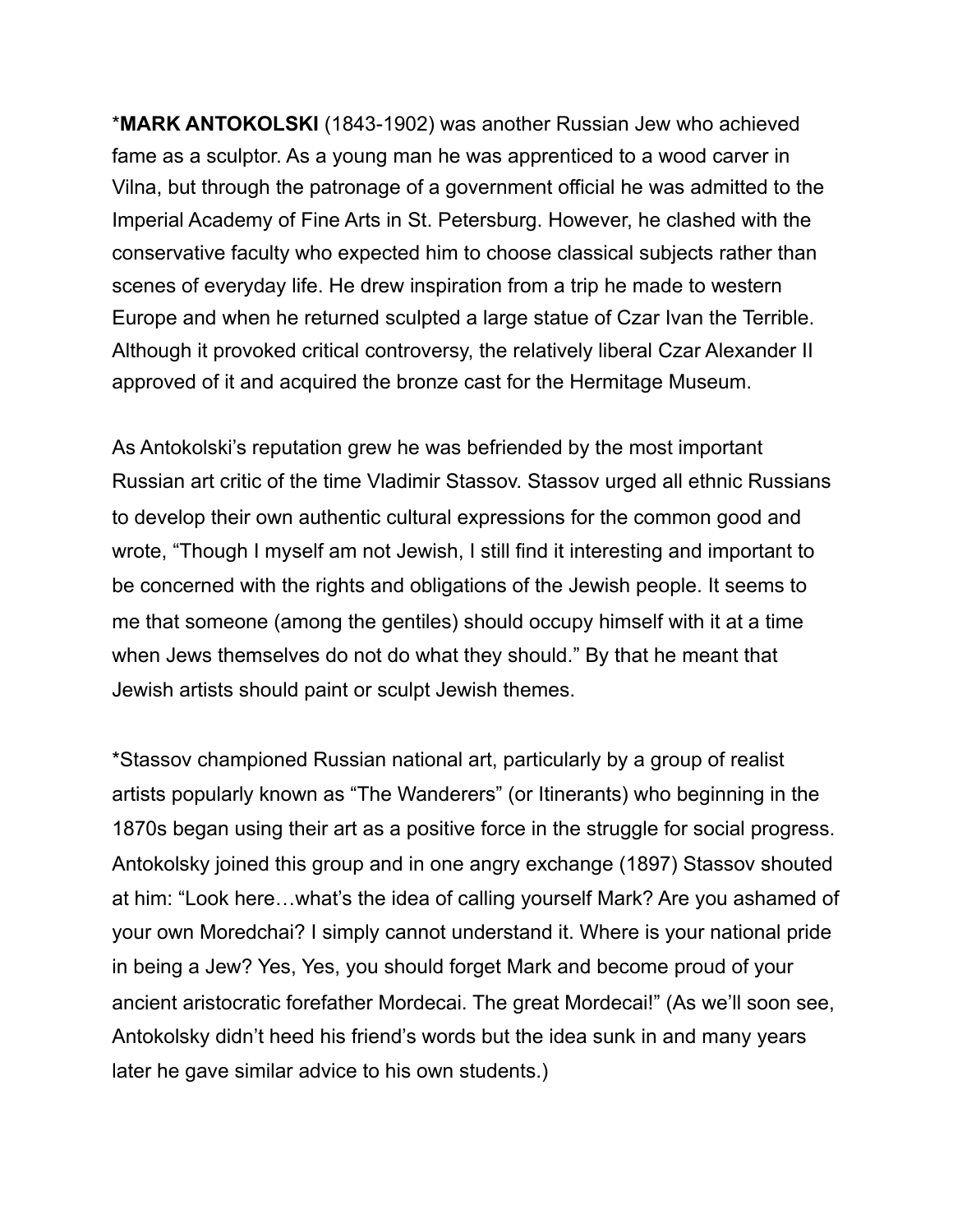**\* MAURICY GOTTLIEB** was an artistic prodigy and showed such promise that at age thirteen his father was persuaded to send him to study at the Vienna Art Academy. Then, overcoming parental objections, he transferred to Cracow in order to study with Jan Matejo who was Poland's leading painter. He became Matejo's favorite, but when his mentor heard that his protege intended to devote himself to Polish historical paintings like him, Matejo said, "My son, you are a Jew. You can't weep on the graves of the Polish kings; leave that to others."

Within a half-year, after experiencing envy and anti-Semitism from other students, Gottlieb quit Matejo's studio and moved to Munich and then to Vienna. Although anti-Semitic incidents he'd experienced as a student moved him to paint his own people in a sympathetic, even romantic light, at the same time he wanted to be accepted as a Polish artist: (He wrote)

 *How I would like to eliminate all prejudices against my poor coreligionists! How I would like to extirpate the hatred of this poor people! How I would like to bring about the reconciliation of Poles and Jews, for the history of both is a history of suffering. True, it is presumptuous of me to think that I am called to be such an apostle. If I lack the strength to reach the final aim of this lofty goal, may the sympathy that my compatriots have for me…bear witness that, at the very least, I am on the right path toward its attainment…I am a Pole and a Jew and I wish, God willing, to work for both.* 

During Gottlieb's brief career of only about five years he completed more than three hundred works but only a few of them reflected the tension between his Jewish roots and his affinity for Polish nationalism. Nevertheless, in a letter written in 1878 he wrote "How deeply I wish to eradicate all the prejudices against my people! How avidly I desire to uproot the hatred enveloping the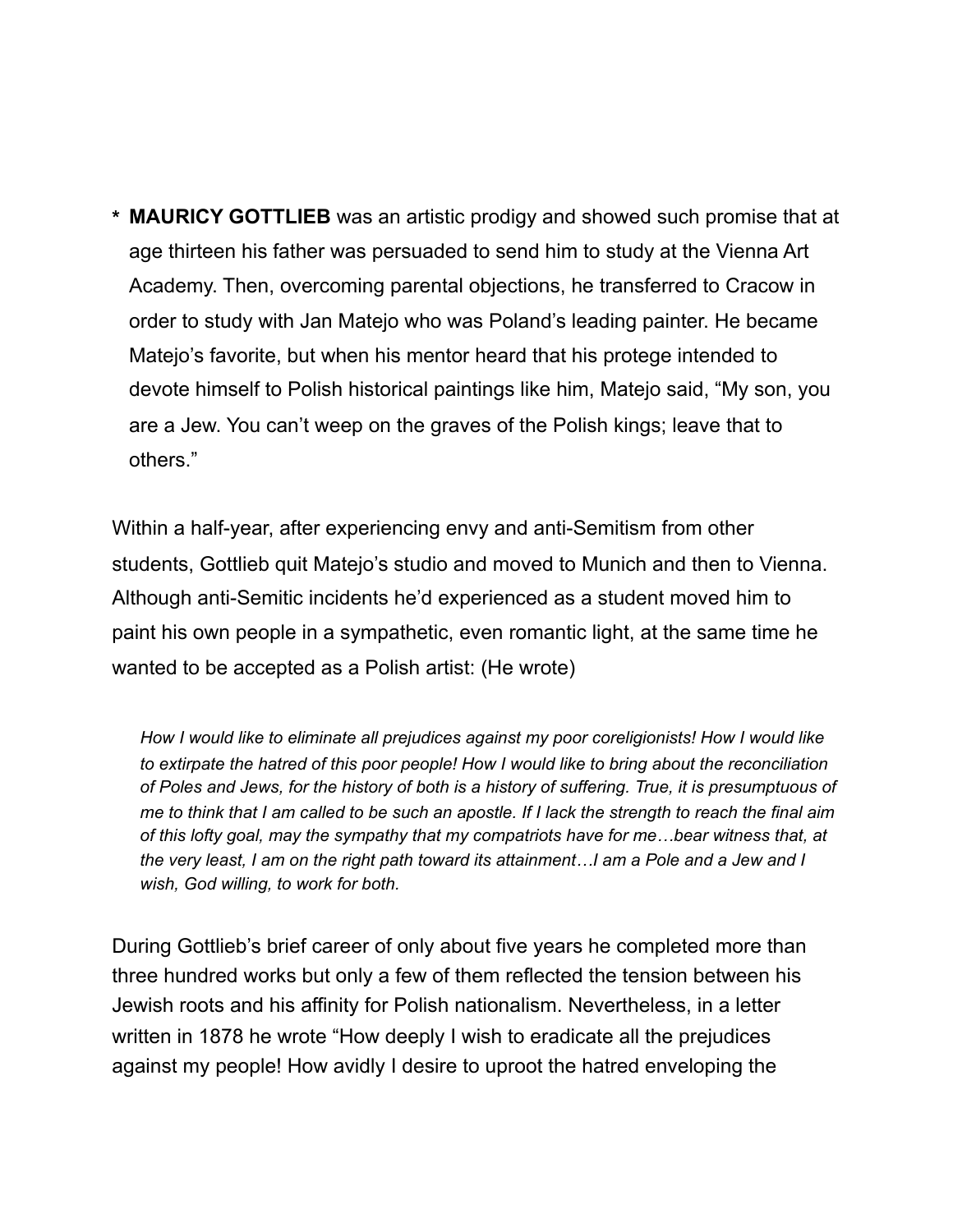oppressed and tormented nation and to bring peace between the Poles and Jews, for the history of both people is a chronicle of grief and anguish."

\*At the age of 20 Gottlieb was awarded a gold medal at a Munich art fair for this painting of Shylock and Jessica from Shakespeare's *The Merchant of Venice*. Jessica's face was modeled after his fiancee Laura Rosenfeld who was the daughter of a wealthy Viennese merchant family.

\*This painting titled \*"Day of Atonement" (1877) has been called the first masterpiece on a Jewish theme ever performed by a Jewish artist. It caused a sensation because it seemed to prove that art and Judaism are compatible. The painting was completed when he was 22 and only about a year before he died. It depicts Jews praying in synagogue on Yom Kippur and is based on Gottlieb's memories of the synagogue in his childhood home (Drohowicz.) It's highly personal because most of the figures are family members or friends as well as himself. Gottlieb wrote, "at times I imagined that the shadows of my family who were already dead returned to the land of the living and surrounded me…and with their eyes, the eyes of the dead they looked at me and seemed to plead, 'Give us life!'" Also, his selection of Yom Kippur had special significance because its the day when Jews confess their sins. So what sin or sins was he confessing and how would he atone?

Apparently Laura had second thoughts, had their engagement contract annulled and married a wealthy banker (Henschel.) Although Gottlieb took up with another woman, he was so distraught that the Hebrew inscription on the mantle of the Torah scroll said, "Donated in memory of the late honored teacher and rabbi Moshe Gottlieb, of blessed memory, 1878." His father was horrified and made him erase it, but later he painted it back in. His former fiancee Laura is seen twice in the woman's gallery (on the left standing and holding a prayer book and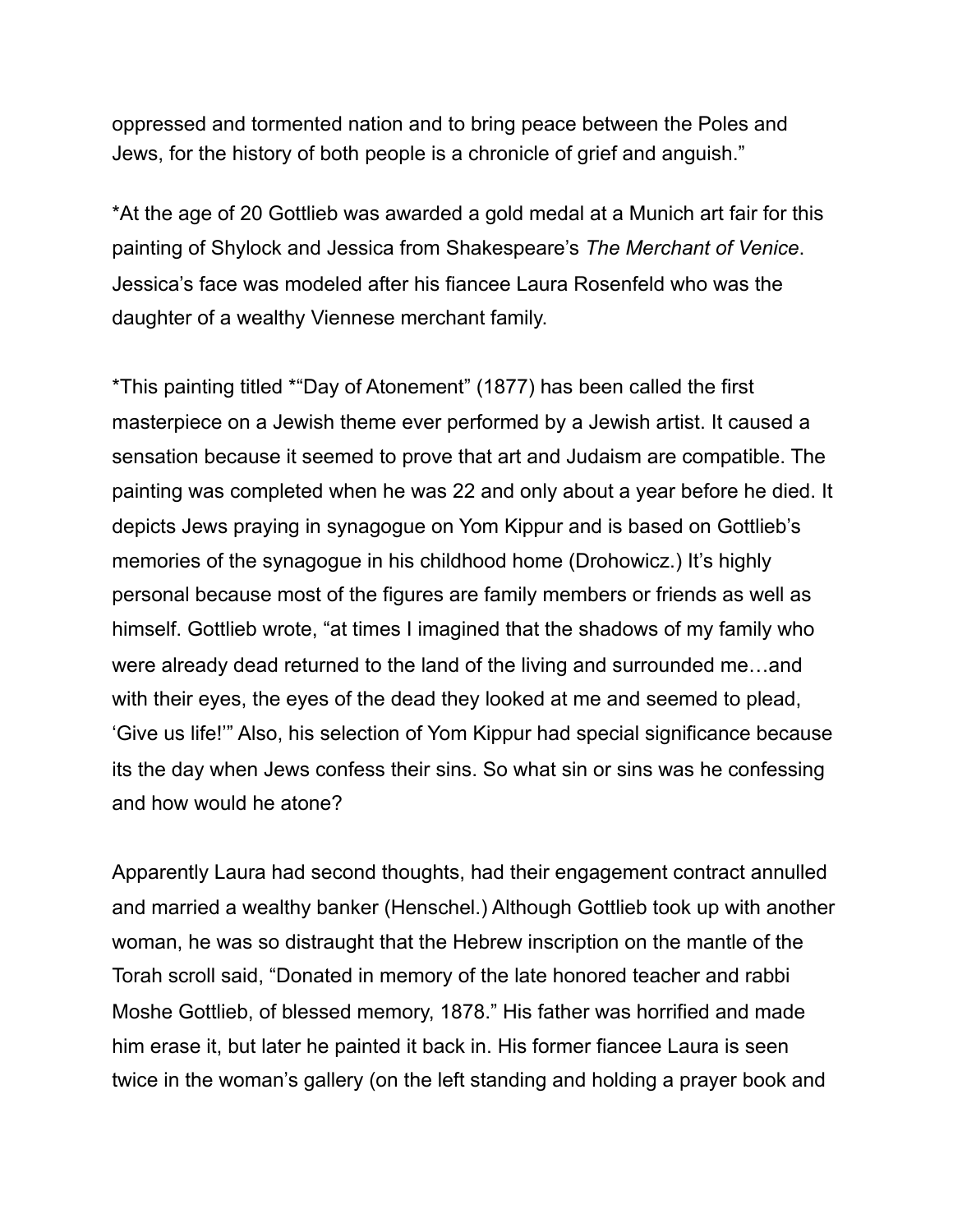on the right bending over and whispering to a neighbor.) Gottlieb himself appears at least three times (in the center as a young man in a prayer shawl wearing a medallion with a Star of David and his initials in Hebrew; on the left, the same medallion on the neck of a young child in holiday clothes and open prayer book, and also on the right side, as a distracted youth looking off to the side.)

The official diagnosis for Gottlieb's death at age 23 was "septic throat" but there were rumors that he might have committed suicide as had been predicted by the cryptic inscription. Years later in her memoirs Laura twice wrote that Gottlieb took his own life because of her. He was buried in the Jewish cemetery in Cracow and although his life ended suddenly and mysteriously, his legacy endured.

In effect, Maurycy Gottlieb's message to Jewish artists was that "you shall go back to your own people; you shall find and see your own greatness and glory; you shall be your own selves again." Three of his four brothers became painters and Leopold, born five years after Maurice's death, achieved great success. Another painter with the name Leopold - Leopold Pilichowsky whom I'll discuss later - wrote this following about his fellow Pole:

 *Gottlieb was the first Jewish artist who perceived the poetry and beauty of Jewish life in exile. He was the first who saw in the lives of the poorly dressed Polish Jews, in their women and children, a highly developed rhythm, beauty, character, and type of culture. He understood, with his artistic knowledge and instinct, that the tallit can be used by the artist to create lives no less beautiful than the Greek or Roman toga.* 

**\*ISIDOR KAUFMANN** (1853-1921) had no guilty conscience and his art was free of angst. He was born in Arad, Hungary to enlightened parents, his father died early and he had little formal education or early artistic promise. In fact, he didn't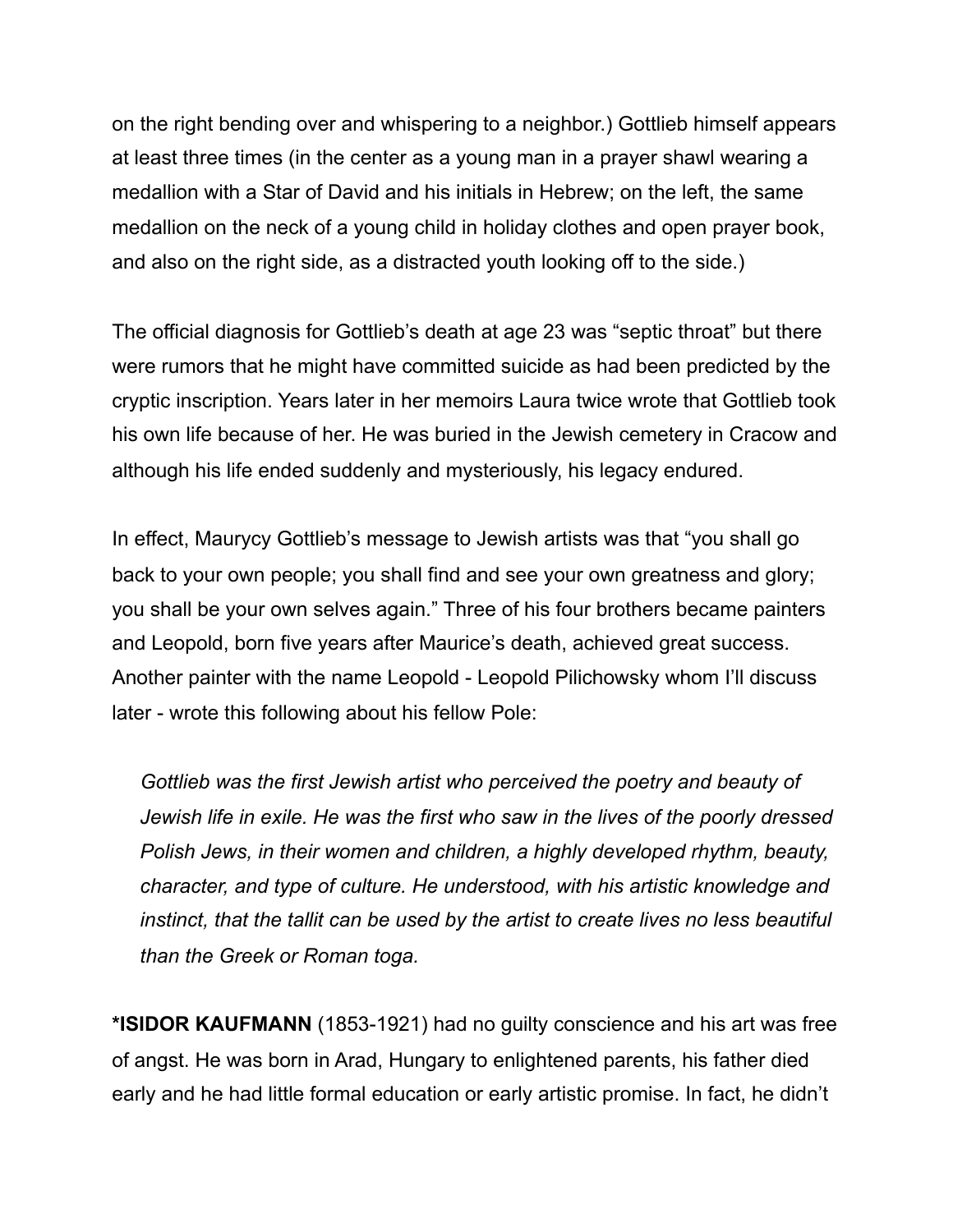begin art studies until in his 20s when he found some benefactors and in 1876 he moved to Vienna where he became a successful society painter. His patrons included rich assimilated Jews who approved of his Dutch style paintings that were finely detailed and richly colored.

What was unusual was that each summer Kaufmann would travel widely from village to village in Galicia, Poland or Ukraine sketching as he went. He wasn't religiously observant and it's unclear why he was drawn to paint hasidic life, but his paintings don't show misery or squalor. Kaufmann's subjects usually are dressed in their Sabbath best. Presumably, his patrons were more interested in decorative pictures than sadness or poverty. Of course, many older observant Jews chose to remain in their shtetl because they believed that moving to a city would result in assimilation of their children - think *Fiddler on the Roof.* 

\*\*\*\*Kaufmann's portraits usually were of sober Hasidic men, even the boys wear *shtreimels* and there is neither stress nor joy in them - the mood always is bland and calm, even the group scenes are stiff - but the technique is precise and the colors are vivid. Isidor Kaufmann has been described as a master of "bourgeois realism" and when he died at age 67 one eulogy said, "No one better than he has ever solved the mystery that covers the soul of his race." That may have been an overstatement because he was more a refined observer than an active participant. As one critic wrote, Isidor Kaufmann "was a good story teller, tasteful if not innovative, charming but not stimulating." Nevertheless, his paintings won many awards - even Emperor Franz Joseph bought one - and they commanded high prices in his own time and even today.

\*\*\***LAZAR KRESTIN** (1868-1938) grew up in Kovno, Lithuania where his father taught Talmud. He studied art in Vienna where he became the best known student of Isidor Kaufmann. Like his mentor, he painted Jews immersed in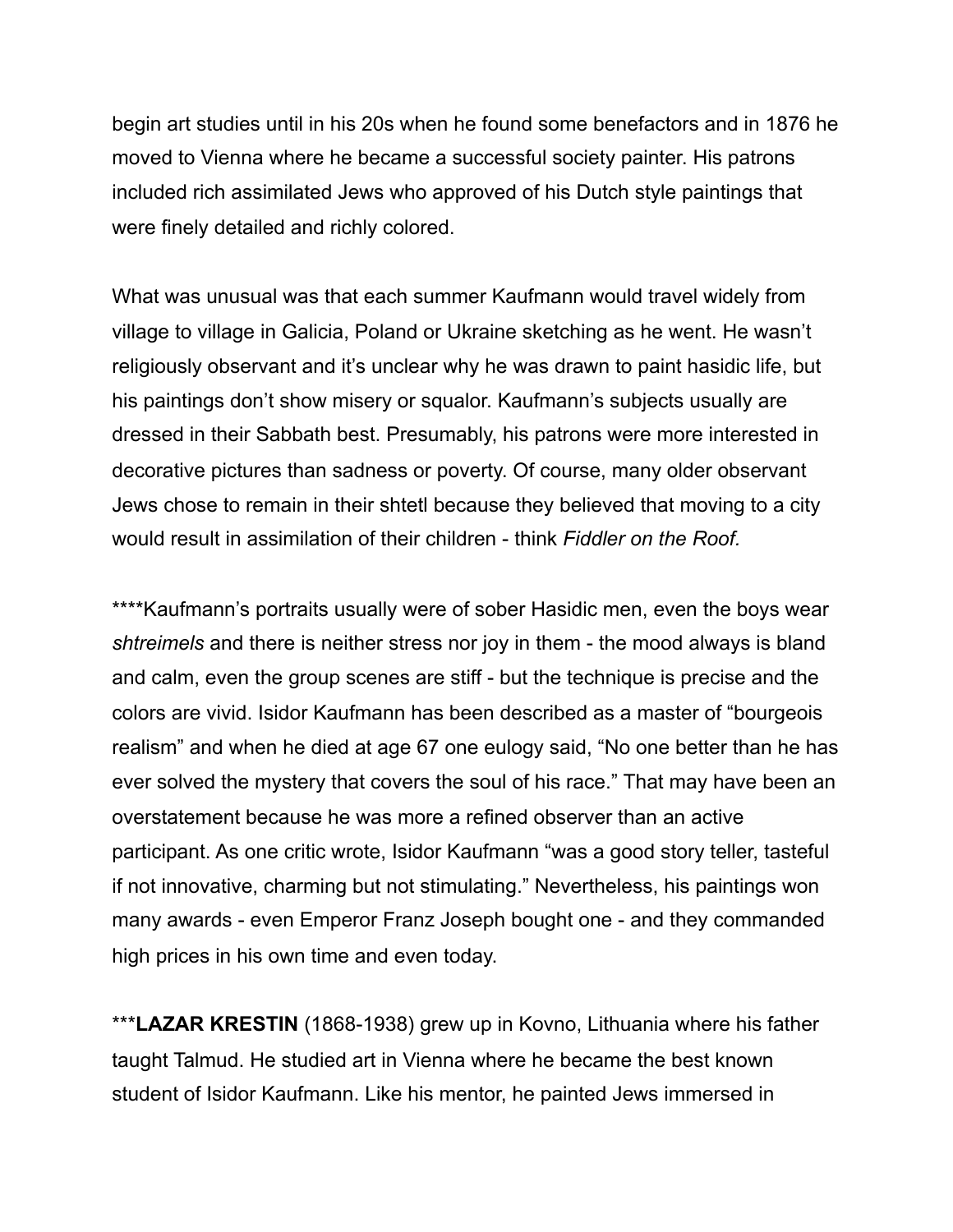prayer, but as he matured his subject matter changed to be more in tune with events of the times. I'd like to read to you a rather long interview that was conducted in 1926 by a Hungarian journalist when Krestin was nearing 60. It provides rare insight not only into his personality but it describes some of the difficulties that artists had to overcome when working in the shtetls:

 *Krestin lived in a multistoried studio in Vienna like a mountain hermit. He was reluctant to receive visitors who might interrupt his work. To him work itself was holiest and more important than anything else; selling and profit did not interest him. Fortunately he had some admirers who didn't leave him alone until his creations reached the light of day from his hermit's seclusion.* 

 *When we knock on his door he says, as if frightened, "You want to see my studio? There's nothing to see here, just a few pictures." But you say, "Dear Master, there in the corner…that picture of the little Talmud student with the big folio volumes is full of poetry. I don't believe that anyone who saw the dreaminess in his eyes and the paleness of his face would ever forget it. Tell us how did you get to know him?"* 

 *"Oh, the little Avromele?" The artist begins to warm up and his serious face softens with a smile. "He was a wonderful kid. I bumped into him in a small Galician village as I was seeking a model. He was a little Spinoza. What he said about man, the world, God, I had to collect all my knowledge to understand his philosophical disquisitions. He looked so deeply and so sadly that I will never forget it. Secretly he would come up to see me because it was considered to be forbidden in the village to have your picture painted. Perhaps unconsciously, the notion of being made immortal lived within him or perhaps it was art that drew his spirit which hadn't found its way yet. At first he was happy that I painted him but one evening he came and begged me to*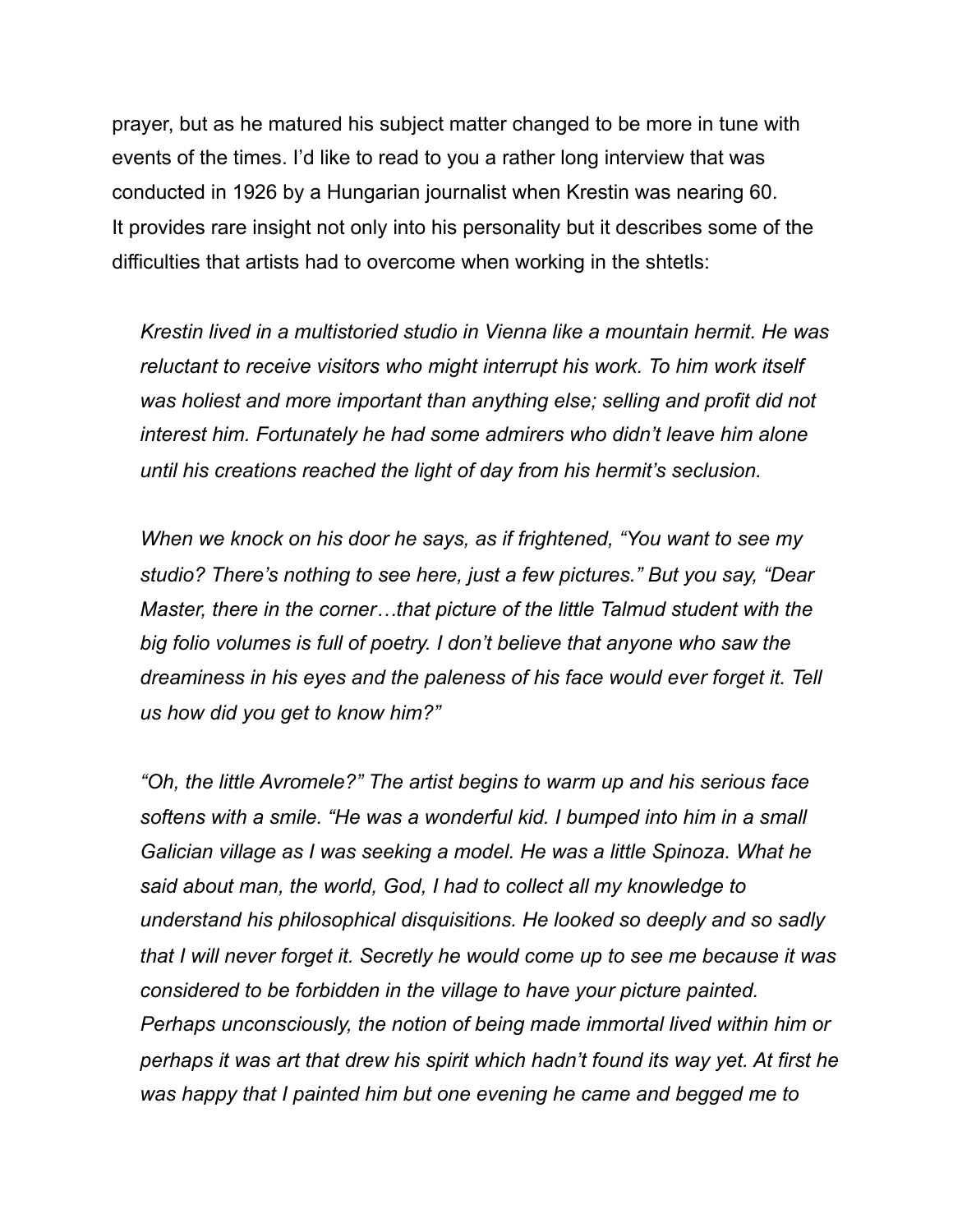*destroy his picture because he couldn't go home until I did. He had sworn that to his mother. I was forced to fulfill his wishes and in his very presence I wiped it all out. But when he went away, from memory I painted him again as if he stood boldly in front of me and all his features were alive within me. Mind you, I never paint without a model.* 

 *On my Galician trip I, myself, got "assimilated" when I put on the garb of Polish Jews - shtreimel and kaftan - so they would trust me. That's how I gained my best models. When in one village I reappeared one year later, they greeted me with sticks and beat me out of town, Only in the outskirts did I learn why. One of the Jews whom I had painted died shortly thereafter and the whole village viewed this as punishment by God for allowing himself to be painted. In another village they regarded me as a police spy. They even proposed that I painted these young Jews by military commission so they wouldn't be able to escape from service. In still another village I nestled in a corner of the Talmud school and imperceptibly made my sketches. But I was found out at night and the seder boys and their parents stormed my flat and having been threatened, I yielded to them and in their presence was forced to tear apart my sketches.* 

**\*\*\***During the 1870s a *maskil* writer Peretz Smolenskin began to publish a Hebrew journal (*HaShacher*) that repudiated assimilation and encouraged Jewish identity through learning Hebrew and love of Zion. It had the appeal of forbidden fruit and its revolutionary ideas fired the minds of yeshiva youth and undermined old ideas. \*Many young people who thought of *haskalah* as almost sacred had to read the forbidden books on the sly.

\***SAMUEL HIRSZENBERG** (1865-1908) grew up in a poor family in Lodz and was the eldest of ten children. (A younger brother Leon also became a painter.) He drew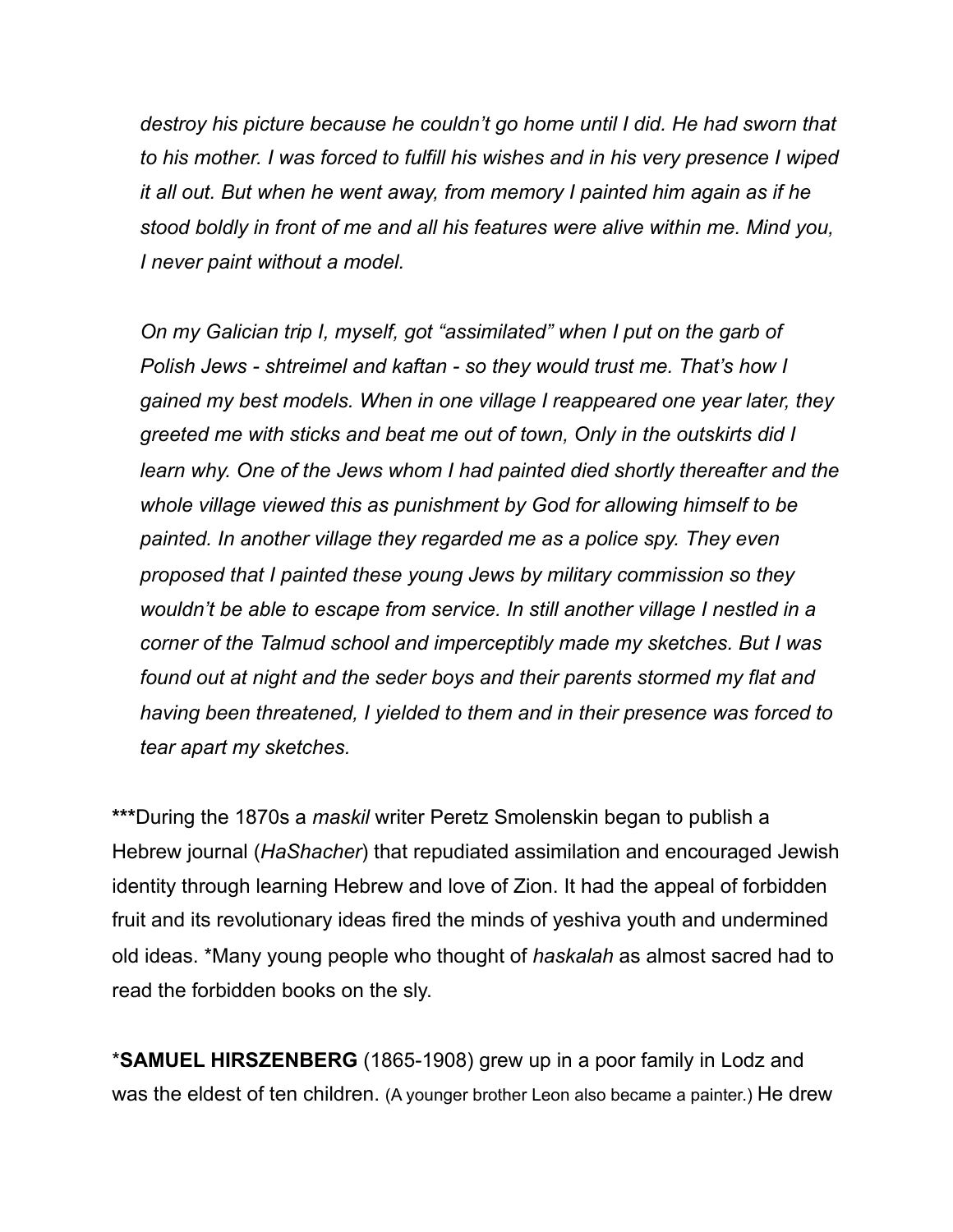on scraps of paper and walls and one day a visiting doctor noticed his talent and arranged for a wealthy Jewish philanthropist (Israel Poznanski) to provide a stipend of 25 rubles a month to allow him to study art. In 1881 (the same year Alexander II was killed) at age 16 he left home for Warsaw but soon transferred to Cracow where, like Maurycy Gottlieb before him, he studied with the famous realist painter Jan Matejo. One day as he wandered the streets of the Jewish quarter he noted the contrast between the squalid houses of the workers as opposed to the elegant surroundings of bourgeois Jews. And as a result of this experience, his artistic trademark involved social distinctions and exploitation of the masses.

After four years Hirszenberg moved to Munich and then on to Paris but the monthly stipend from his benefactors barely covered tuition and supplies. Undaunted, he continued to paint in his tiny dark room, so small that he had to stand in the hallway to fully view the canvas and eventually he returned to his native city Lodz (Lvov, Lviv, Lemberg.) Early paintings from this period showed grey figures in gloomy surroundings (reminiscent of western artists who painted social themes, e.g.Van Gogh, Kathe Kollowitz, Honore Daumier) but, increasingly, they showed a world in change.

\*"Sabbath Rest" shows three generations of a family, But what is the young man reading to the others? Apparently it's a letter from Argentina and a clue to the meaning is the framed picture hanging on the back wall. It's of Baron Maurice de Hirsch, the wealthy German financier and philanthropist, who set up charitable foundations to promote secular education and sponsored large-scale Jewish immigration to Argentina.

\*"The Black Banner" (sometimes called "The Funeral of the Zadick") was done in 1905 shortly after the Kishinev pogrom (which we discussed last week) and the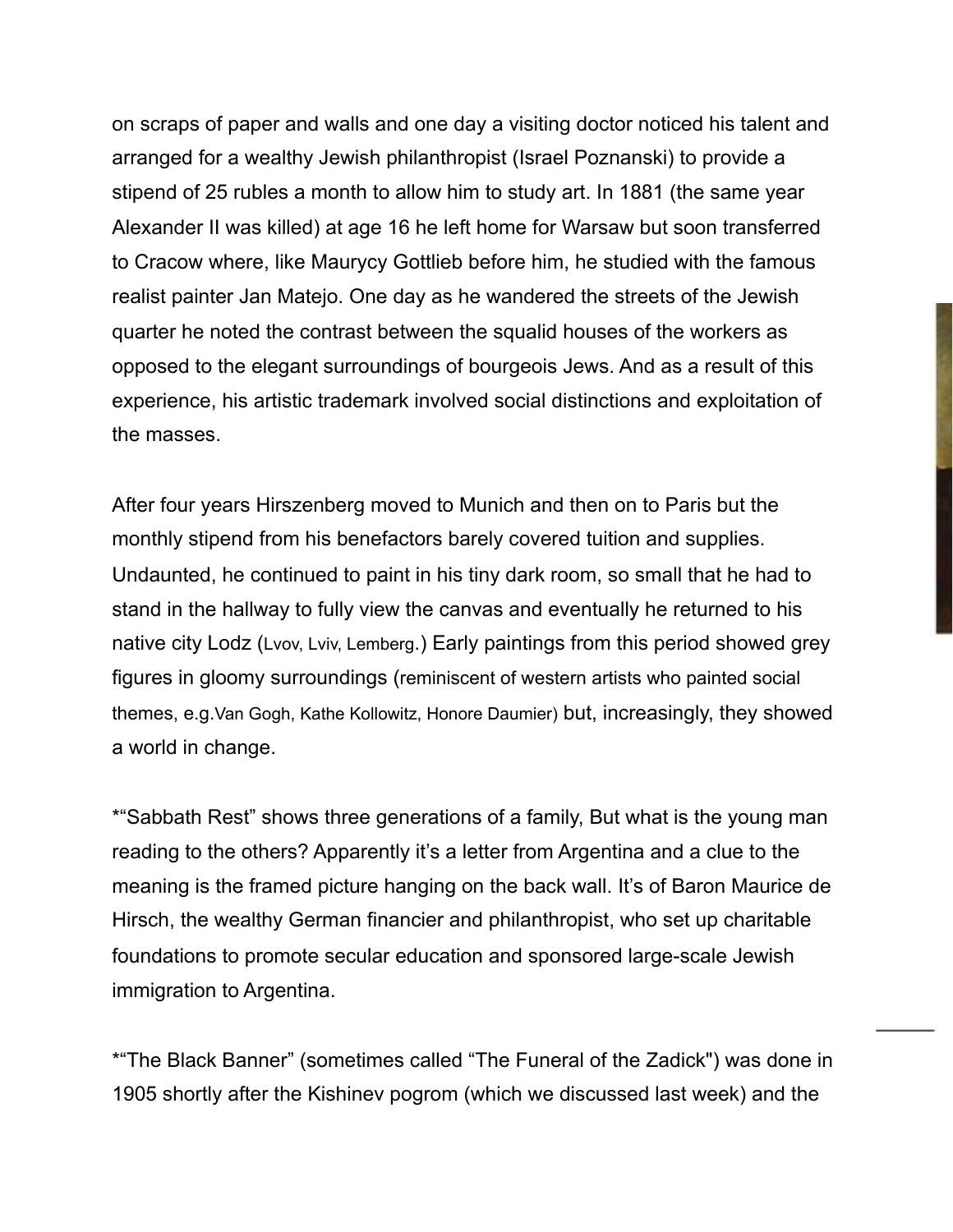abortive first Russian Revolution. The Zionist movement was gaining momentum and it depicts the funeral of a Hasidic leader. It was a time of devastating persecutions and pogroms and there's confusion and fear on the faces of the mourners who seems to sense the same future for themselves. One art critic felt that this painting marked the end of the pre-modern era and it's been suggested that the black drape covering the coffin and the painting's title "The Black Banner" are Hirszenberg's reference to the Black Hundreds, the czarist-endorsed, antiSemitic bands who were so destructive during the pogroms of 1905-1906. This painting can be understood as the dissolution of a cohesive Jewish community being transformed by new social and political forces.(Although the painting is in the collection of The Jewish Museum, it is not currently on view.)

\*"The Wandering Jew" is a huge canvas that shows a single, almost naked, halfcrazed man in a forest of crosses fleeing over ground strewn with corpses. It seems to suggest that Christianity must bear the guilt for the terrible condition of the Jews.

\*But it was this large painting from 1904 that attracted the most attention - in fact, later many look-a-likes were painted by famous artists (a scholarly twenty page analysis of this was published a few years ago.) It has variously been called, "Exile," "They Wander," "Galut," "The Refugees" and shows a procession of homeless people moving soundlessly across a bleak snow field; a bent old rabbi leads them, one man carries a Torah - and the scene conveys the plight of refugees and the eternal wandering of the Jews. It was exhibited widely, including at the Paris Exposition, and it established Hirszenberg's reputation. This painting shocked the world because of its depiction of stark conditions in eastern Europe. During a world economic crisis, there was widespread unemployment in Russia, there were demonstrations by workers and government-incited pogroms and many freezing and starving throngs (like this)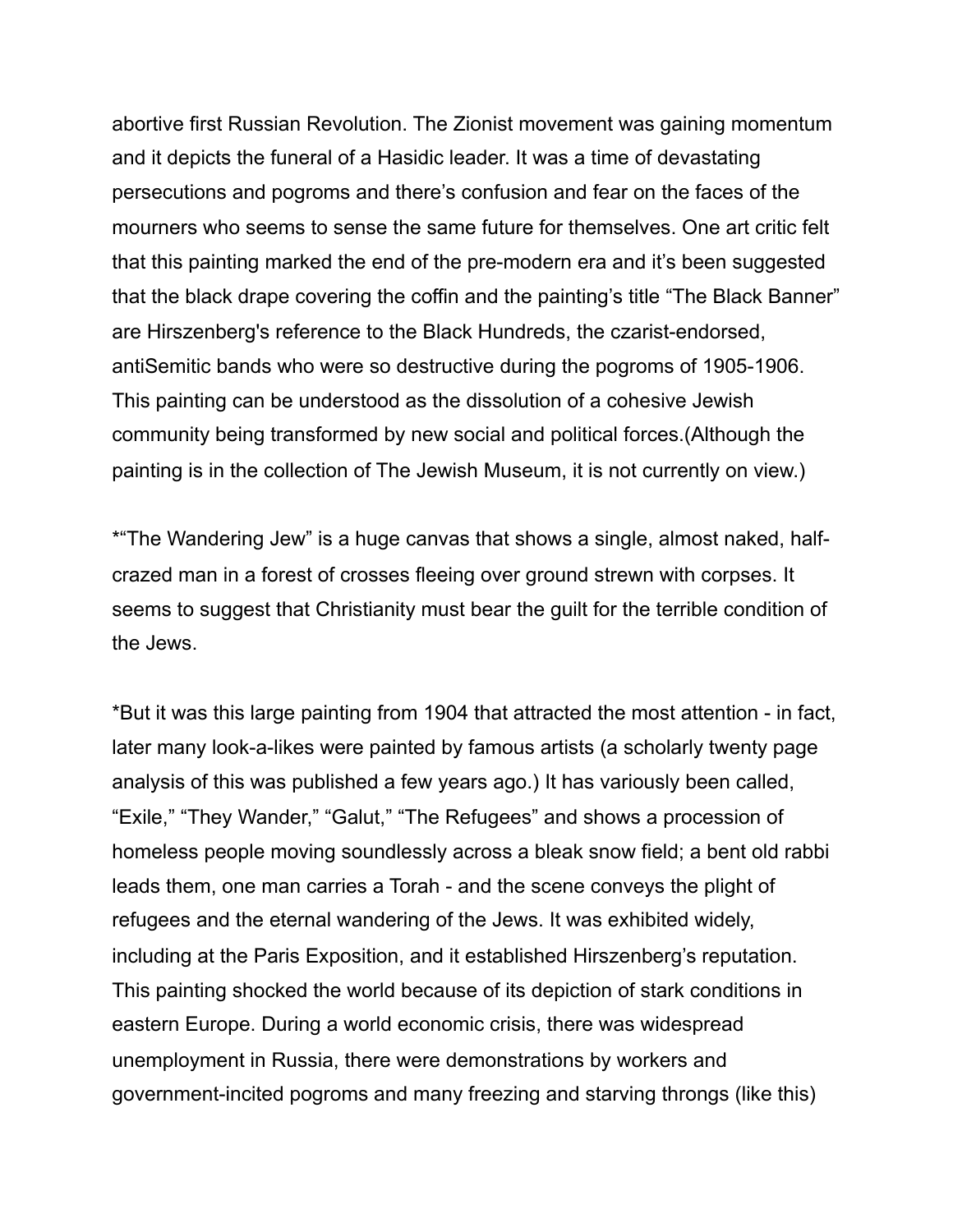trudged along the roads, seemingly with nowhere to go. The few who found work were treated like animals and were ravaged by disease. In 1904 when a live tableau was performed by actors in a theater in Cracow, many in the audience were aghast, some wept and when Hirszenberg himself was pushed up on stage, he was cheered. It's odd that despite the painting's acclaim, it mysteriously disappeared and has never been found.

Samuel Hirszenberg's style of romantic realism was easy to understand. Unlike the nostalgic works of Isidor Kaufmann, his paintings evoked hopelessness and misery. He shared his people's suffering and his art was consistent with social voices of the time who were calling for human rights for all members of the exploited working class. As a contemporary wrote, "Some called Hirszenberg 'the painter of the Jews but he was a painter of all people as well." \*This painting of his younger brother the painter Leon Hirszenberg was done in 1904 by Leopold

Gottlieb, the younger brother of Maurycy Gottlieb

**\*MAURICE MINKOWSKI** (1881-1930) was the son of an assimilated manufacturer and was considered to be an artistic prodigy despite his being deaf and dumb as the result of an accident he suffered at age five. No doubt he compensated for his disability through his artistic sensitivity and began drawing as a means of communication. He studied art in Cracow for four years, received the school's Golden Merit award and eventually his paintings were exhibited throughout Europe. If perhaps overly melodramatic, they depicted Polish-Jewish life during the last decades of czarist rule.

\*\*\*Like for Samuel Hirszenberg, a pivotal event for Minkowski was the Kishinev pogrom in 1905 which turned him away from portraiture and landscape painting toward themes that reflected contemporary Jewish experience. His pictures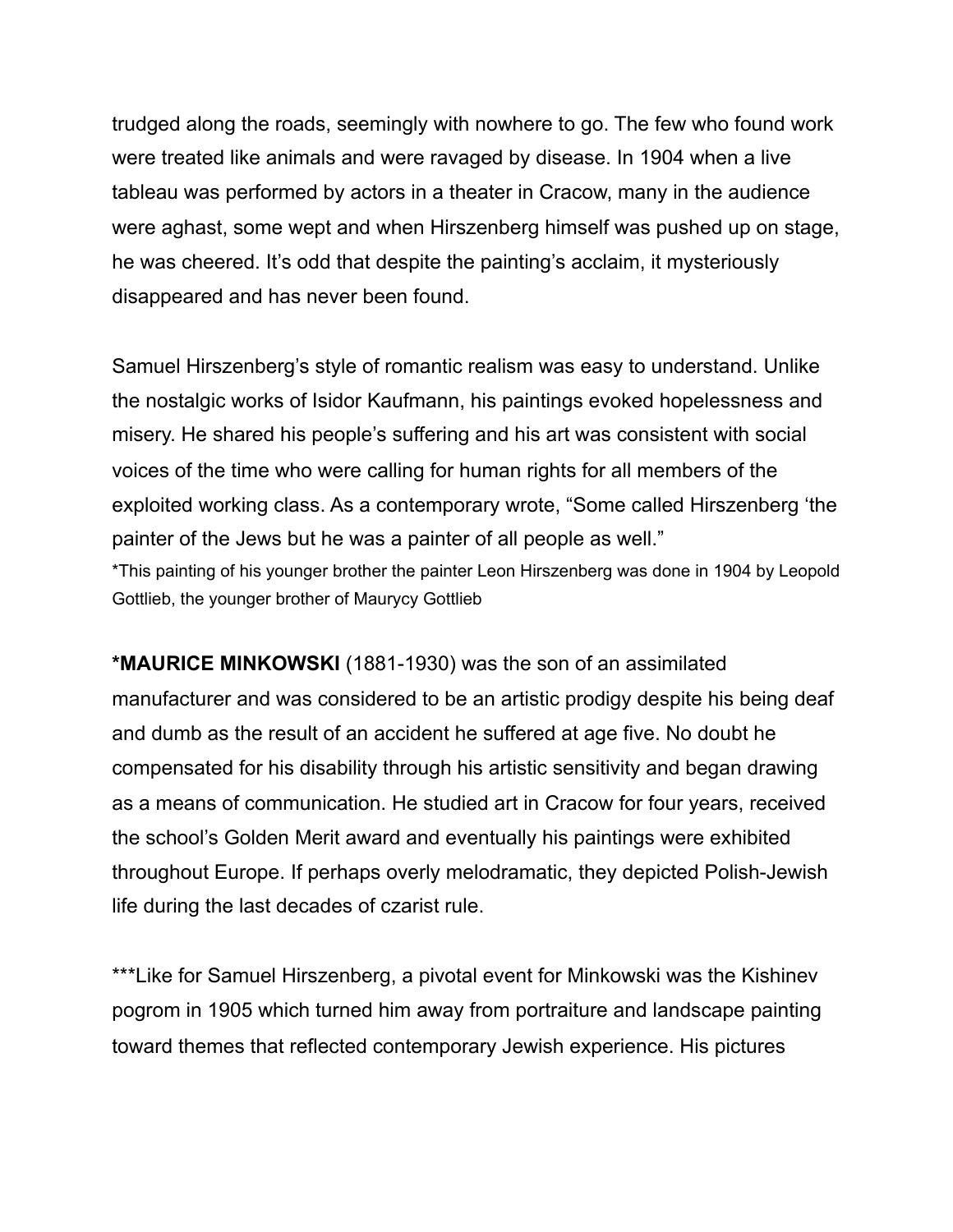showed exhausted families uprooted from their homes and beginning their mass exodus away from the Pale.

\*Minkowski was a master of psychological insight which is exemplified by this painting called *Hetzitz ve-Nifga* (He cast a glance and was impaired.) The painting was done in 1910 and shows twelve Jewish males of varying ages, apparently a study group, each in deep thought. Attention is focused on the central youth who appears to be distracted and psychologically somewhat removed from the others. Once again the clue to the picture's meaning is the title which comes from a Talmudic parable about four second century sages who had disobeyed the prohibition against mystical study (*kabbala.*) The repercussions were drastic: "Four entered the garden. One looked and died. One looked and hacked down the roots. One entered in peace and left in peace [Rabbi Akiva]." And one [Ben Zoma, presumably the youth in the center] looked and lost his mind.

The painting can be understood as a metaphor for the conflicting and divergent possibilities of being Jewish in the early 20th century. Although Ben Zoma later returned to the world of his colleagues, he was unable to reapply his mind to rabbinic discourse and when he told others what he'd learned, it was said of him "Ben Zoma is without." He died soon afterward. The episode suggests the inability to live in two worlds and reinforces rabbinic strictures against deviance.

For many years this painting hung in the office of Ismar Schorsch, the chancellor of the Jewish Theological Seminary of America who has written about it. Rabbi Schorsch equates Ben Zoma's skirmish with mysticism with the modern Jew's encounter with the word of secular ideas - enticing but dangerous. Having tasted the forbidden fruit one cannot go back, becomes transformed, figuratively - and literally - beyond the p[P]ale. Schorsch finds the implicit message to be that the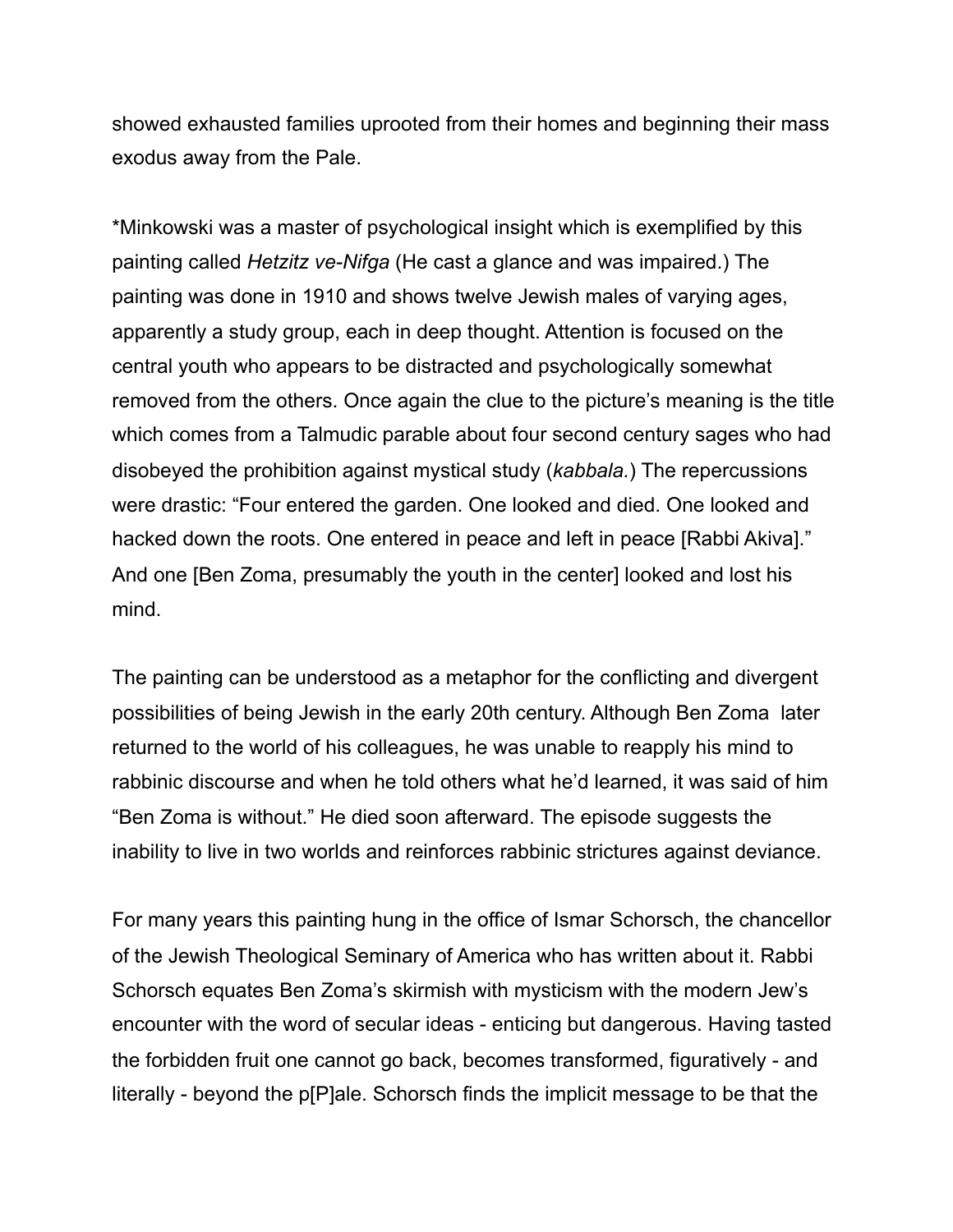old and new worlds are incompatible. It's a proposition that he personally rejects but sees as the ultimate challenge to contemporary Judaism.

Although the question "What is Jewish Art?" has attracted great attention over the years, the work of these pre-1900 painters has usually been disparaged and devalued. One reason was that beginning with S. Ansky's ethnographic expedition into the villages of the Russian countryside in 1912, exalted folk arts and crafts at the expense of genre painting. Moreover, to proponents of expressionist and cubist movements, realism not only was outmoded but they questioned whether it was art at all? When a large exhibition of Jewish artists was held in Berlin in 1907, here's how one harsh reviewer distinguished between the world and artistic views of western and eastern Europe:

 *[In the east] there clung a sorrowful, depressing and gloomy element. In the west, the conception is an artistic one, the treatment more objective and freer…To reach the beautiful so freely cannot be done by those who are so weary from the hardships of the day. They are also people whose whole art is a pensive glance back at the misery of their home and childhood…their work is enveloped in a veil of sadness and fatigue; there is no brightness in it, no sun, no joyous Greek spirit. Absent are bright meadows, free and open spaces, cheerful colours and carefree sensuality.* 

**\*YEHUDA PEN** (1854-1937) was born into a poor Lithuanian family, his father died when he was four and his mother discouraged the boy's interest in drawing. He was apprenticed to a relative who had a small sign painting business and learned the necessary technical skills but his master, a devout Hassid, told him to forget any ambitions to become an artist because "artists are drunkards and beggars who died of consumption or went mad."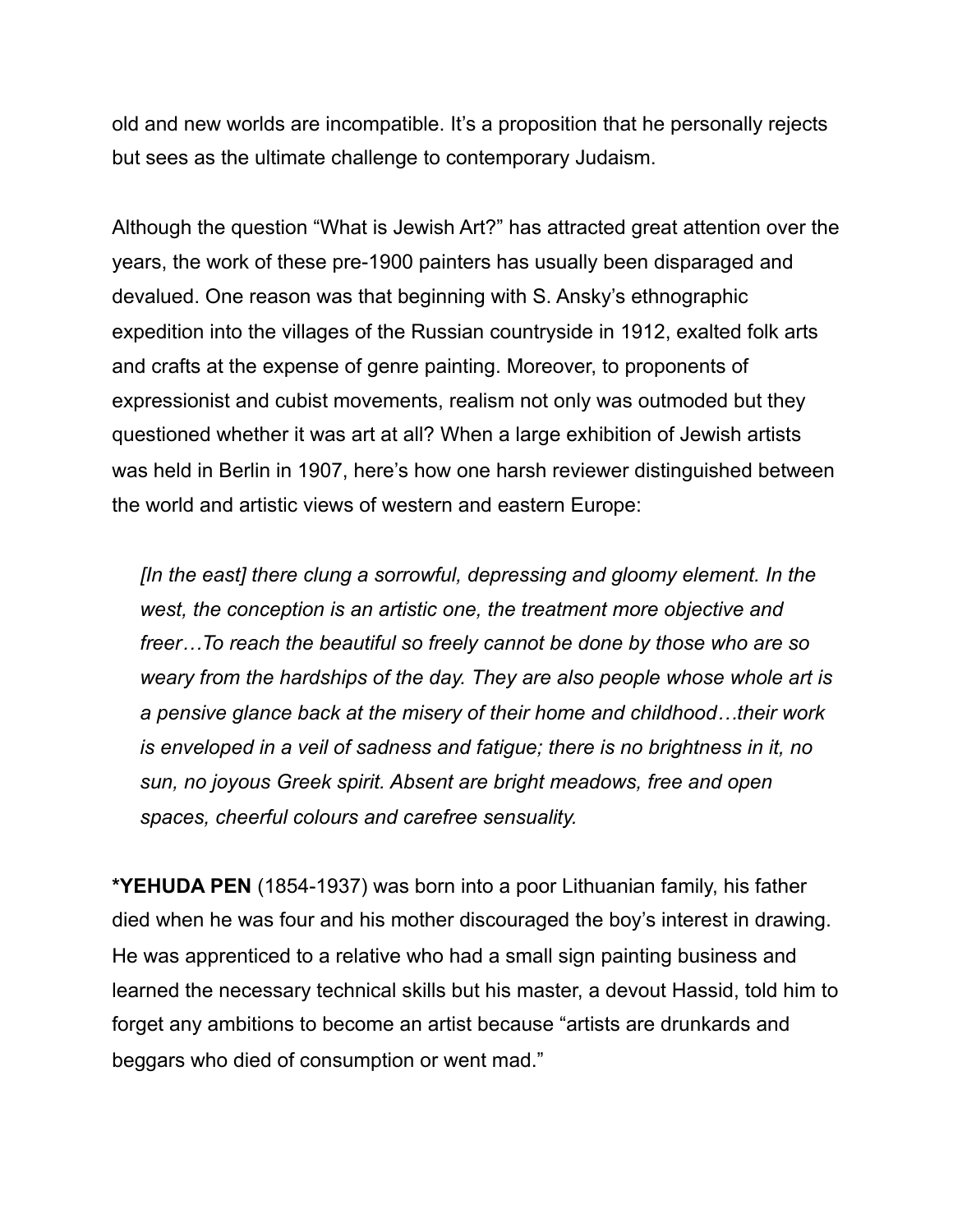But Yehudi Pen persisted. When he began formal studies in 1880 he was devout, wore traditional Jewish clothes and spoke next to no Russian, but his paintings recorded an insider's perspective. His style went beyond mere description but depicted contemporary life within the context of the historic Jewish experience. He considered himself, first and foremost, to be "a Jewish artist" and impressed this upon the dozens of students who came to "Artist Pen's School of Drawing and Painting."

\*Yehuda Pen was **MARC CHAGALL'**s first art teacher but the master's academic approach didn't appeal to the student who studied with him for less than a year in 1906. Chagall much preferred painting subjects such as his grandfather in his pajamas eating *tzimmis,* or \*a man playing a fiddle on the roof - \*or lovers floating in the sky. Shortly after the Russian Revolution of October 1917 ended, and amidst the idealism of the time, 31 year old Marc Chagall proposed forming a People's Art School in Vitebsk with free tuition for poor students. He was appointed the town's Commissar of Culture and tasked with organizing the decorations for a huge rally to celebrate the first anniversary of the Revolution. All of the local artists chipped in, hundreds of posters and banners were plastered around the city and most of the population of about 80,000 turned out.

\*This poster that Chagall made for the rally was called "Onward, Onward." It captured the optimistic mood of the day with a jumping man bounding through a blue sky into the future. Currently, there's a fine exhibition at The Jewish Museum in NYC that focuses on the four years between 1918 and 1922 that the People's Art School was open with about 120 students enrolled. Chagall enlisted some of his friends and colleagues to serve as faculty…

\*Among them were these two professors: Lazar Lissitsky (who later called himself El Lissitsky in homage to El Greco) and (on the right) Kasimir Malevich.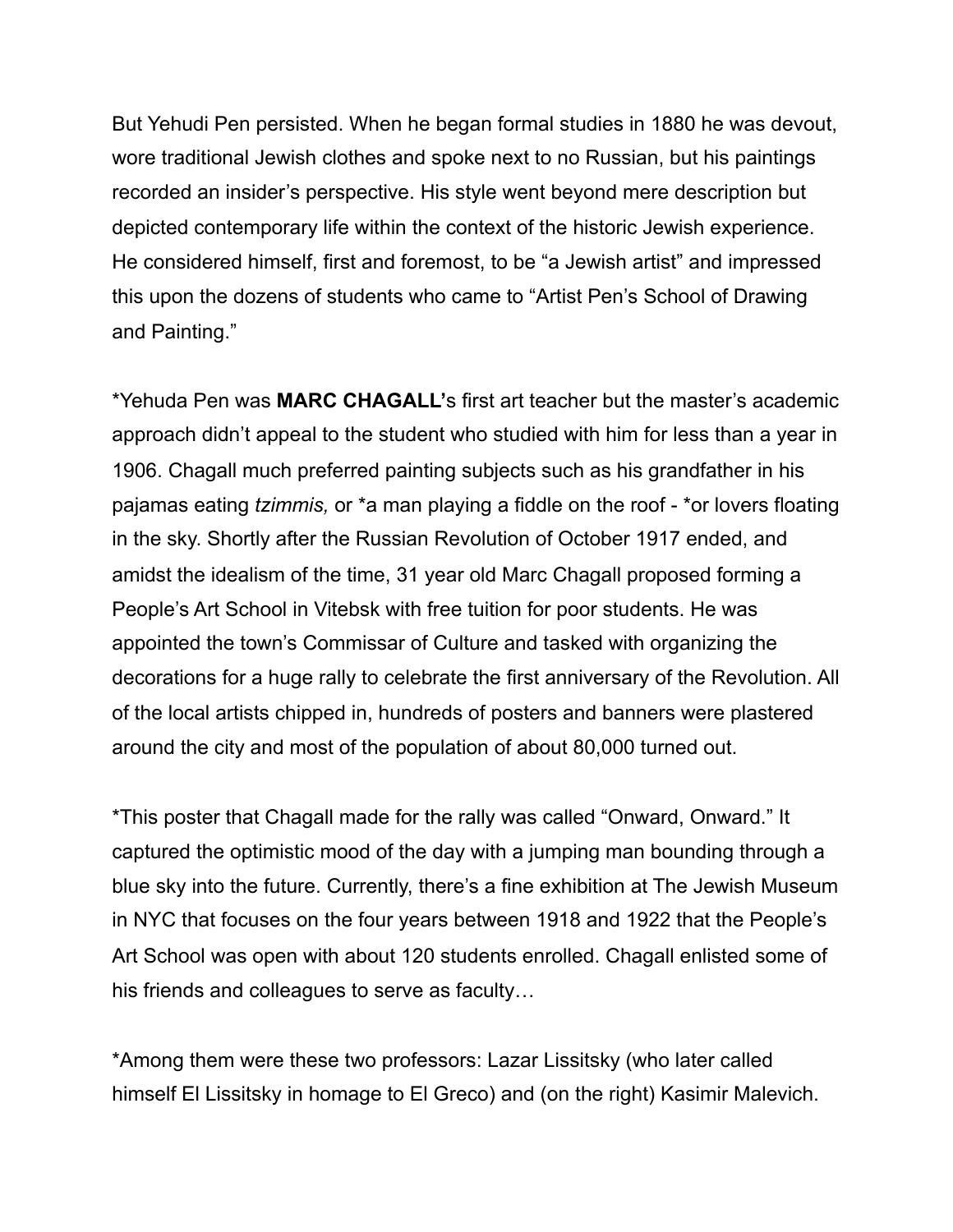The students preferred their geometric abstractions in solid red and black that was called "Suprematism" to Chagall's whimsical style. \*In this poster by Lissitsky called "Beat the Whites with the Red Wedge" he was referring to the ongoing Russian Civil War (1919) between the Bolshevik Reds and the Tsarist Whites. Chagall was embittered by the internal conflict and resigned after the first year.

The People's Art School continued for three more years until in 1922 the first and last - class graduation was held. After that the school closed and the faculty moved away, but by Chagall already was in Moscow designing sets and costumes for the Yiddish theater. The Suprematists were supplanted by a very different approach that promoted communist propaganda - the purpose no longer was art for art's sake but now for the sake of the state.

In the years after the Russian Revolution momentum toward a unique Jewish national art receded. The next generation of Jewish painters included many now familiar names: e.g. Chaim Soutine, Manne Katz, Abel Penn, Chaim Gross, the Soyer brothers, but there was little specifically Jewish content in their work. In our remaining time, I'd like to describe two more Jewish artists who literally went beyond the Pale. Although both began life within the Pale of Settlement, they achieved the Zionist dream of reaching the Holy Land - which, to me, seems fitting since in this course we're tracing Jewish history from its origins in Eastern Europe to safer places beyond the seas.

\***BORIS SCHATZ** (1866-1932) generally was considered to be "the father of Israeli art." He was born to an Orthodox Jewish family in Kovno, Lithuania and sent to yeshiva in the hope that he'd continue the clan's rabbinic tradition. But religious life was not for him and Schatz left to study painting and sculpture in Vilna and later in Warsaw. One day he observed a street peddler calling out in Yiddish and this incident ignited his enthusiasm for using his art as a vehicle for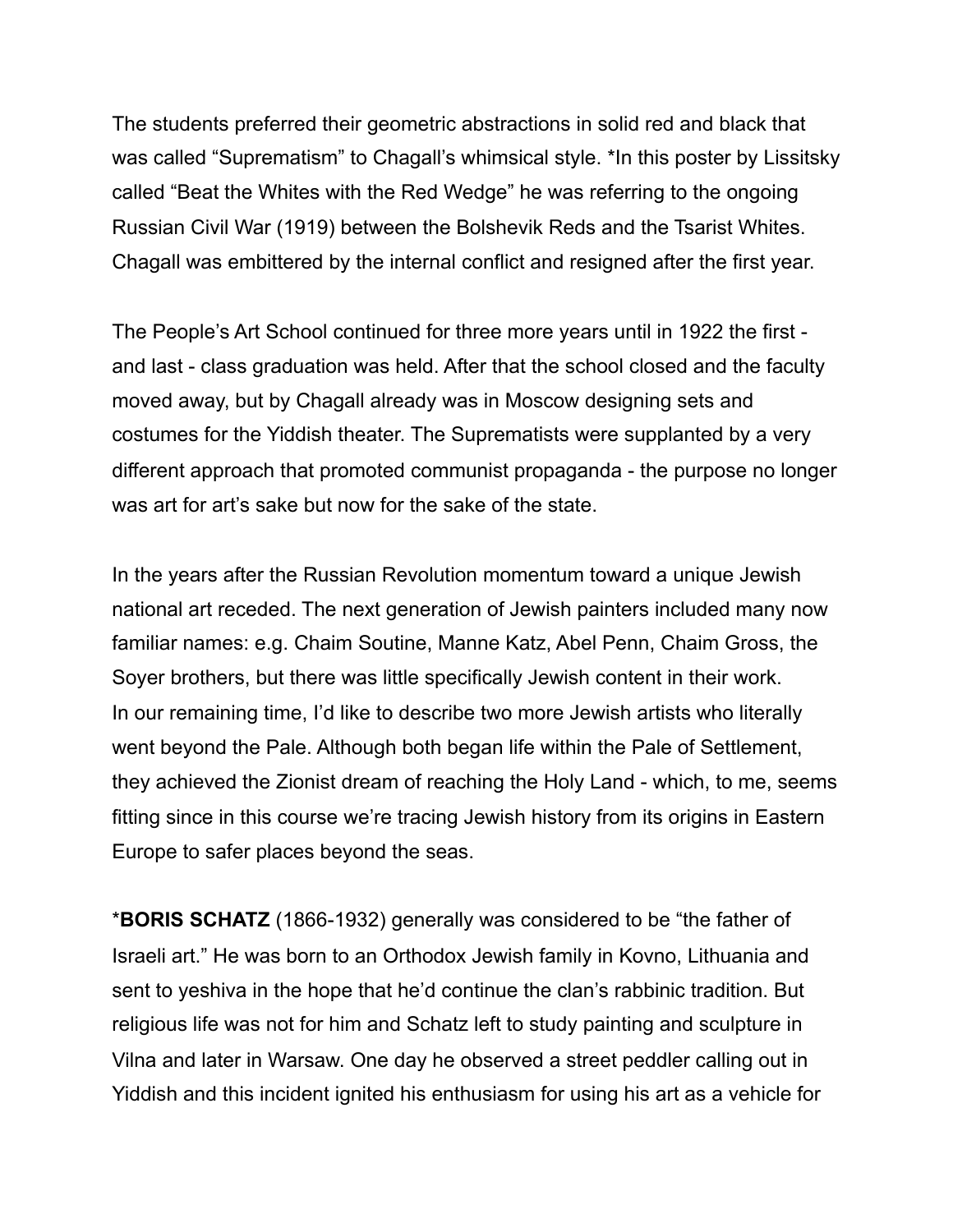what he described as "propaganda." (Remember how Samuel Hirszenberg similarly was inspired by a sight of a street pedlar.) Schatz recalled, "I worked with the passion of a prophet whose soul is filled with a message. I longed to reveal to everyone the soul of that Jewish pauper, tormented by hunger and cold, mortally wounded by human contempt; a man whose comical rags conceal the soul of a being."

In order to improve his sculpting technique Schatz moved to Paris (1889-1895) where he became a student of the sculptor Mark Antokolski. As I explained earlier, Antokolski hadn't followed the advise of the art critic Stassov to paint Jewish themes but now he stressed to his own student "the necessity of Jews remaining in Russia and getting closer to the people, their language, the literature of sharing the country's joys and sorrows so that we learn to express them in our art and become an organic part of its national spirit." Boris Schatz wasn't impressed and said to himself, "Poor dreamer." So, once again, the student didn't follow his mentor's advice to remain in Russia and instead he chose to leave.

First Schatz went to Bulgaria where his reputation grew and he was hired to be the court sculptor. He also founded an art school in Sofia, but in 1903 he was jolted by news of the first Kishinev pogrom and that same year he met Theodore Herzl. He became a dedicated Zionist and persuaded Herzl (and the Seventh Zionist Congress) of his idea of creating a Jewish art school that would be named after Bezalel, the first artist mentioned in the Bible. When the Bezalel School of Arts and Crafts opened in Jerusalem in 1906 it became a mecca for many emigres - including Samuel Hirszenberg and Lazar Krestin whom I've discussed.

Hirszenberg intended to stay for only a year or two but when he and his wife arrived, he plunged into his new life with enthusiasm and painted local subjects. He continued to rail against the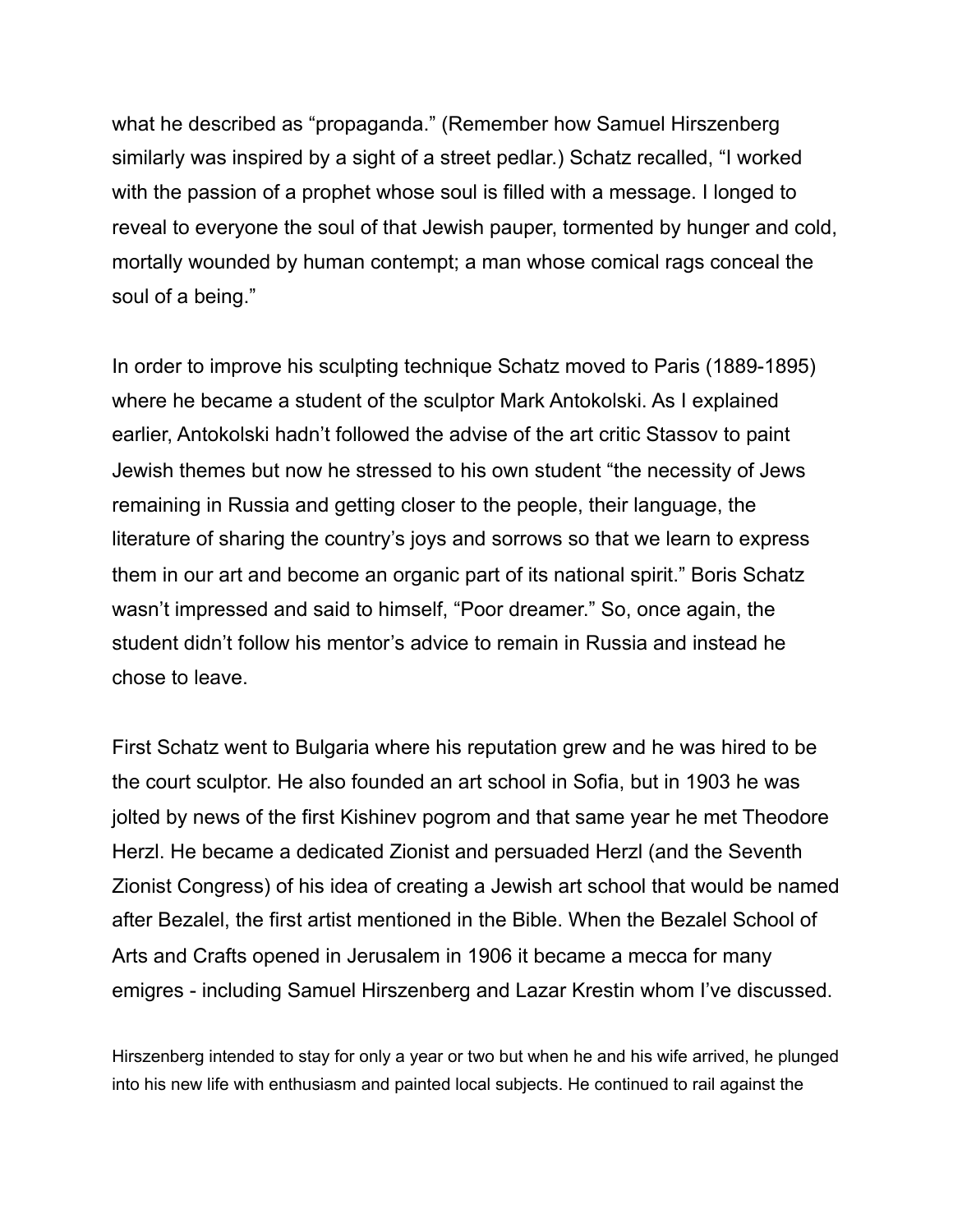economic system which resembled Europe in that the rich were exploiting the poor arabs and Yemenites. However, in a short time his chronic digestive symptoms worsened, he developed complications and within ten months of his arrival in Palestine he was dead at age 43.

The first forty students all were women who were selected from among 400 applicants. Initially the school contained only a fabric and crafts department, but it soon expanded to include metal work and lithography. The school's official mission was said to be "to train the people of Jerusalem in crafts, develop original Jewish art and support Jewish artists, and to find visual expression for the much yearned-for national and spiritual independence that seeks to create a synthesis between European artistic traditions and the Jewish design traditions of the East and West, and to integrate it with the local culture of the Land of Israel."

During World War I, the Turks closed down the Bezalel School and Schatz was arrested. He was deported to Damascus and remained there under house arrest for two years, but when the British recaptured Palestine, he returned (living first in Tiberius and then Safed.) He wrote a utopian book called *Jerusalem Rebuilt*  that envisioned the city one hundred years in the future - in fact, in 2018! Schatz's initial ideas were formulated (prior to his expulsion) while sitting on Bezalel's roof which was his favorite vantage point overlooking the city. When the book finally appeared in 1924, Schatz explained that he'd written it in an attempt to escape the horrors of war.

\*In the book's cover illustration, the artist Bezalel steps out of the Bible to lead Boris Schatz on a tour of a flourishing city in a beautiful, independent Jewish country that's the spiritual center of world Jewry. He anticipates that one-third of the population supports itself as working artists or craftsmen in a peaceful nation where the leading industry is exporting art to an admiring world. Then the two men explore an imaginary arts and crafts museum that is depicted as a temple: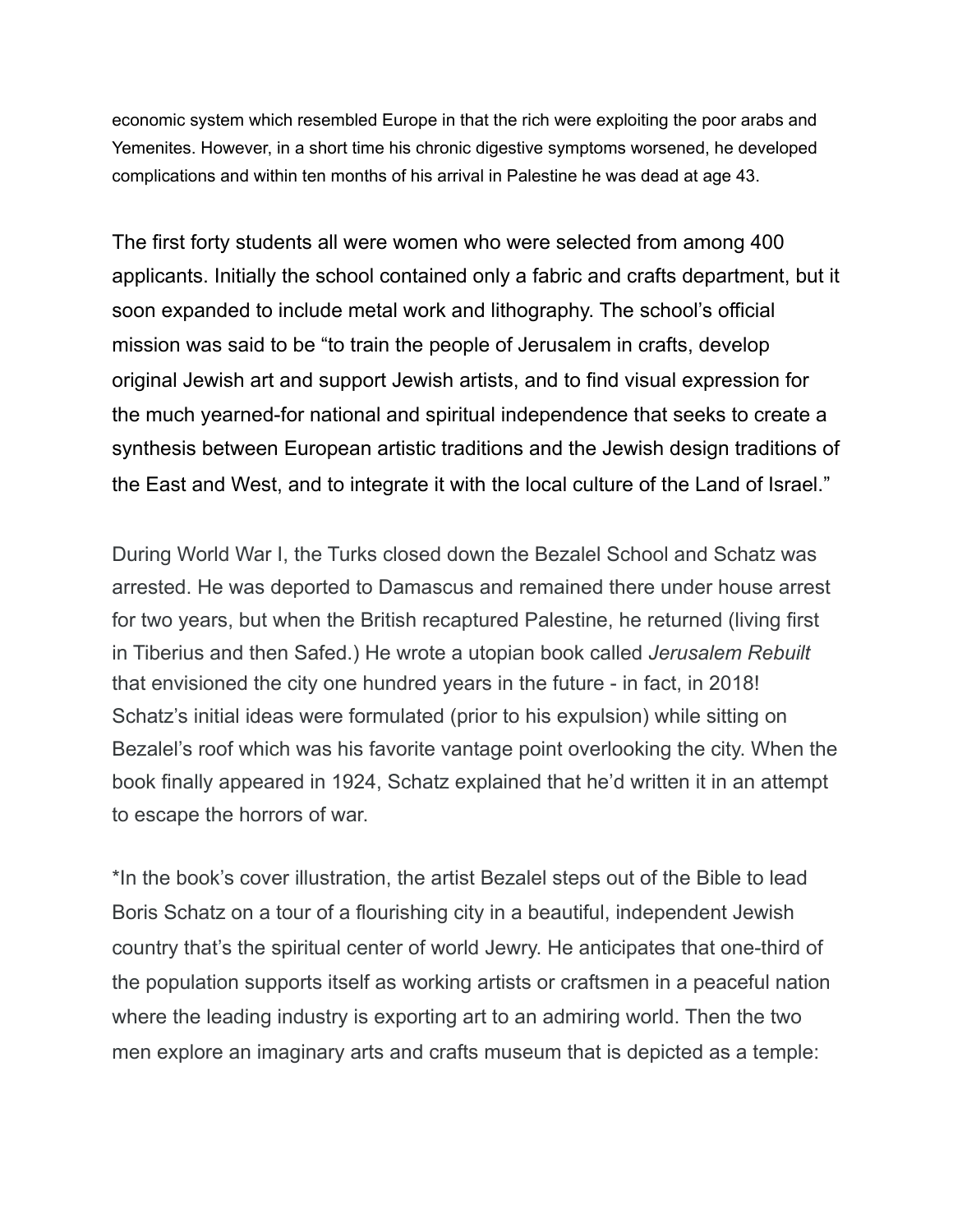*This is where every Jew will go in order to develop his spirit and become familiar with the spirit of his people. This is where all the works created by Jews over thousands of years will be accumulated, sharing this endeavor with all humanity: a museum of Jewish art and wisdom. This is where the heavenly spirit will reside with which God has endowed us."* 

The Bezalel school re-opened after World War I, but there were financial difficulties and it had to close for a few years. While on a fund-raising trip, Boris Schatz died in Denver Colorado and today his grave sits atop the Mount of Olives. Today the Bezalel School that he founded is government supported and remains one of Jerusalem's major cultural institutions.

\***LEOPOLD PILICHOWSKI** (1869-1933) was born in a tiny Polish village where he had a traditional Jewish education. He excelled in Talmud studies and his parents dreamed of him becoming a great rabbi, but his hands were constantly carving and drawing and in the competition between head and hands, the hands won. The Hebrew and Yiddish writer David Frischmann (Warsaw, 1902) recalled his first meeting (1894) with the aspiring artist who then was fifteen years old:

 *He was the son of a poor Jewish farmer and had come to us in Lodz, into the city from the country. He came with nothing but his red cheeks and a dreamy sadness in his eyes,,,,He told us that he wanted to become an artist….Well we had already had one "casualty" in our family. A nephew of my father….a man named David Hirszenberg, who had a shy little boy, called Samuel, who also came up with such strange ideas. He had already worked his way up to become an artist through starvation…And now this one too. It is said that the sea claims its victim every year….He had to search for a long time. Finally he found a noble man and his noble lady who looked after him. He first went to*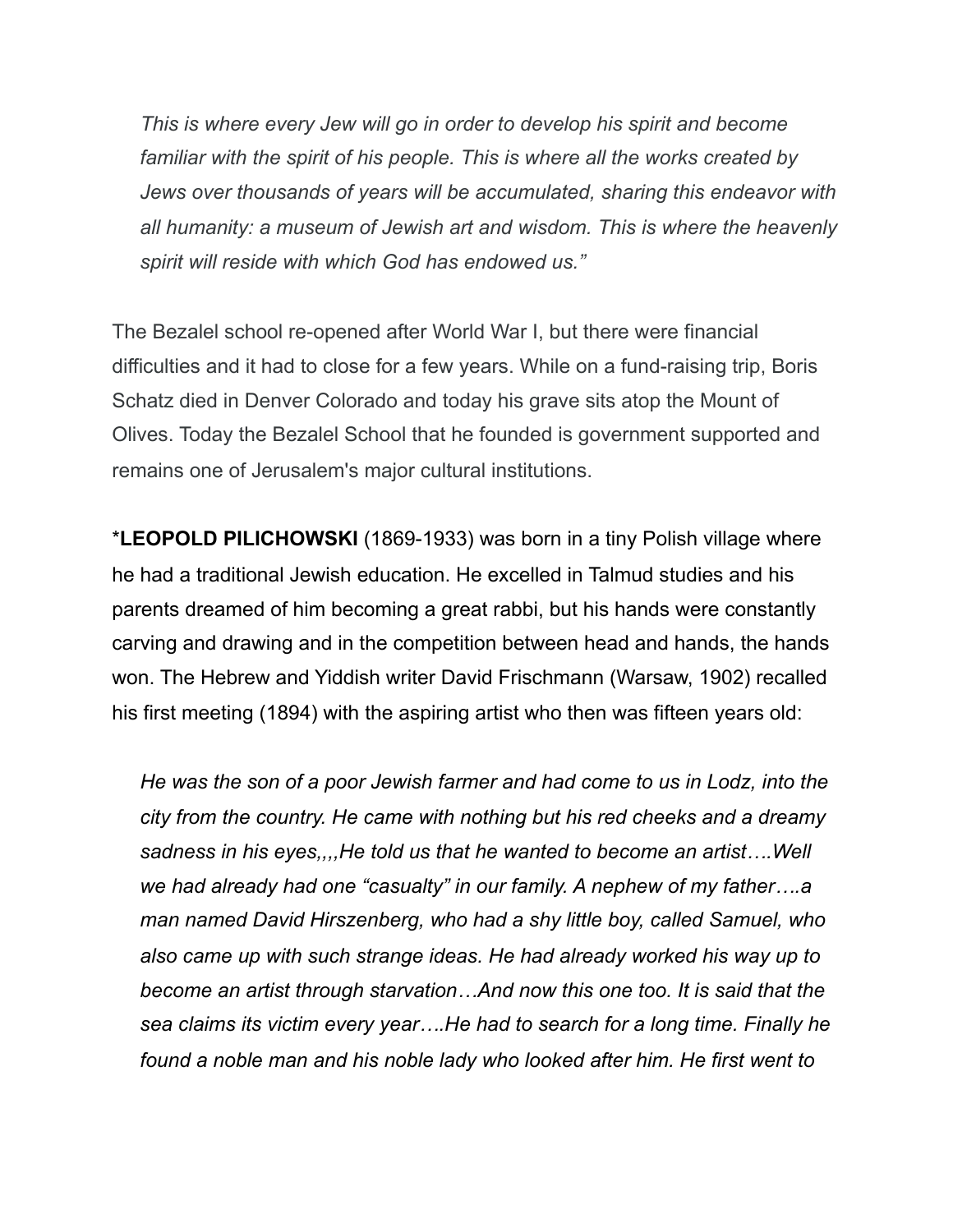*Munich and then to Paris…he attended art schools, he went hungry a lot, and became an outstanding artist.* 

*\**Frischmann went on to describe many of the paintings but ended the essay this way:

 *He told me that he is working on a painting showing a Jew who carefully and as gently as possible touches an etrog and truly enjoys its beauty. Laughingly, he adds: "If the Goyem admire the beauty of nature in flowers and thousands of other plants, why should I not be allowed to show a Jew in the ecstasy of admiration for his single favorite plant? I am anxious to see his painting.* 

Pilichowsky was drawn to Paris, the Mecca of art, where he was influenced by the emerging schools of impressionism and cubism and it took a long time for him to find his Jewish soul. But like his contemporary from Lodz Samuel Hirszenberg, his work gradually began to glorify the common man victimized by political events and the Industrial Revolution. He became imbued with Zionist ideology, and although ghetto life was not to be forgotten, he felt that new life needed to be built on the foundations of the old. In 1914 Pilichowsky moved with his family to London where he became an activist Zionist leader. During his long career there he painted many Jewish leaders (e.g. Bialik, Weizmann and Einstein) and late in life he was elected President of the Polish Jews of England and made a Knight of the Legion of Honor.

\*On a visit to Palestine in 1925, Leopold Pilichowsky attended the opening of the Hebrew University on Mount Scopus and then painted a monumental work to commemorate the event. It took several years to complete and the huge painting included more than one hundred invited dignitaries: Lord Balfour (in his robes of state), Lord Allenby, Chaim Weitzmann, Rabbi Kook and hundreds of onlookers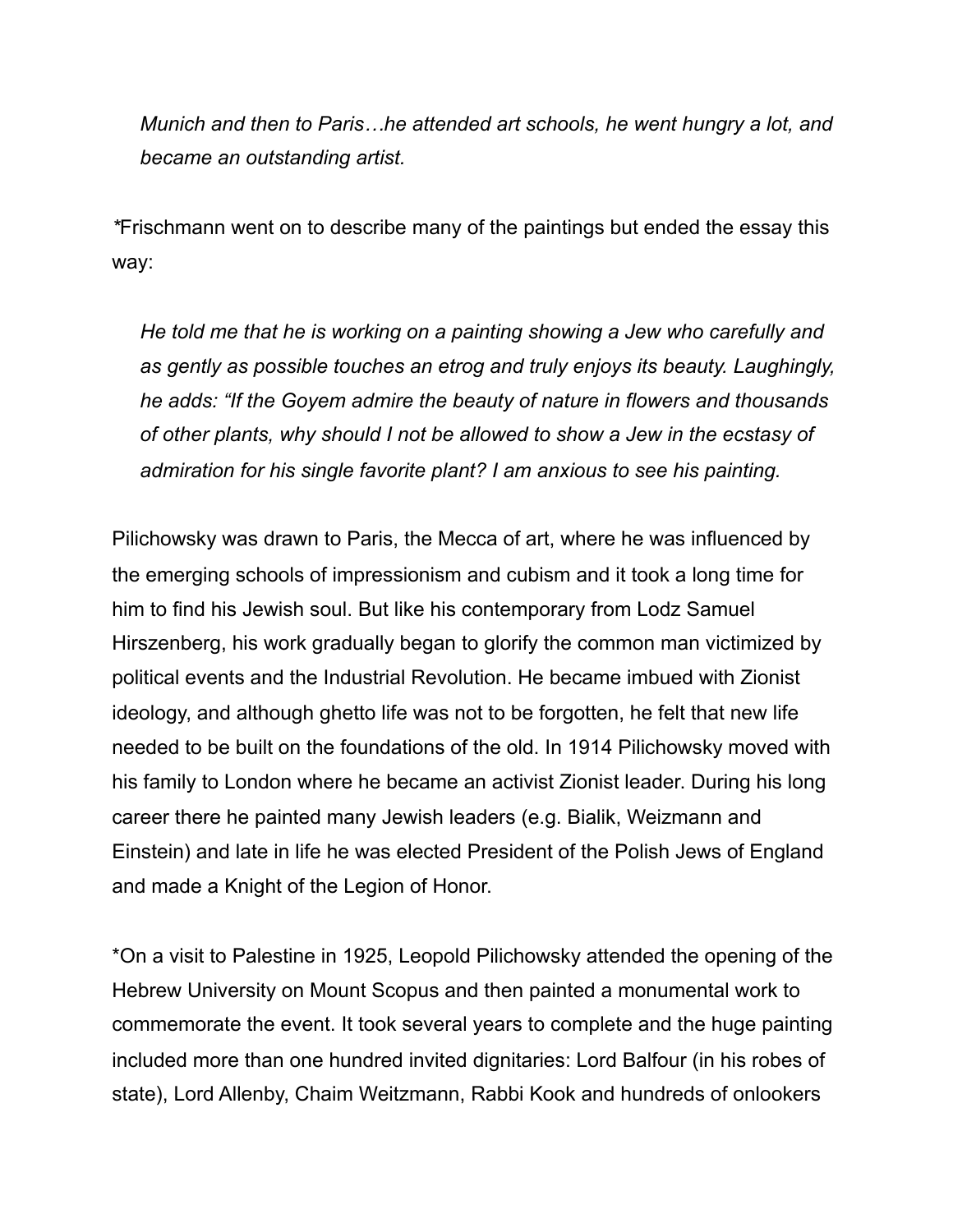against a backdrop of mountains and plains. The artist included himself in the foreground painting the scene and when the work finally was completed, it was brought to Buckingham Palace for a private showing for the King of England and royal family. Here's how Pilichowski described the event:

 *When I entered the throne room and saw my picture hanging opposite the chairs occupied by the king and queen, all the bitter moments of my life, all the hardships, frustrated hopes and disappointments of my career, seemed suddenly wiped out. That moment of appreciation from the King of England Ruler of India made it all seem worth while. But I was not satisfied to have my picture seen only by the intellectuals and critics. I had painted it for the masses - as a monument of the past and a symbol of the future.* [1928]

So after the royal showing, the huge painting was exhibited at a gallery in the Jewish ghetto where over 10,000 people viewed it. Lord Balfour delivered the opening address and brought the painter to the speaker's platform. However, as Pilichowski later recalled, "I couldn't say a thing. I felt as if I spoke one word I would cry. Even my beautifully prepared speech welcoming the officials was lost." Next the painting was exhibited in Basle, the city of the Zionist Congresses, and then in Warsaw where there were more than 15,000 paid admissions and 5,000 students and orphans were admitted as the artist's guests.

In 1927 at a meeting commemorating the first decade of the Balfour Declaration, a choir sang hymns and an audience of more than 5,000 cheered. Pilichowski described how a bearded old man came up and declared that he saw *kedusha* (holiness) in the picture and asked if he might kiss his hands: "Tears fell in my soul and I, too moved to speak, [in turn] kissed the hands of the venerable patriarch."